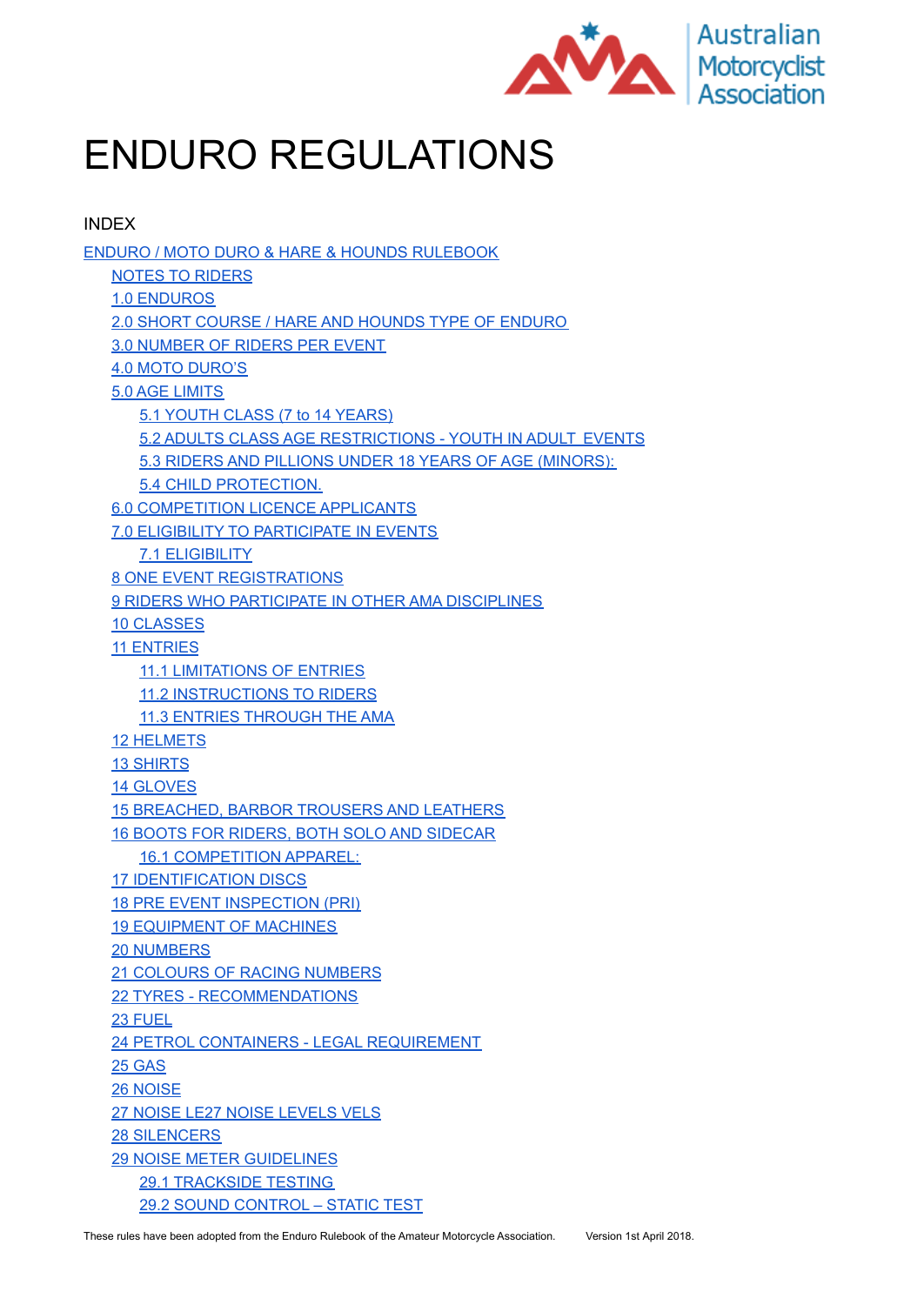

ON THE DAY [PROCEDURE](#page-11-0) 30 [SIGNING](#page-11-1) ON 31 [START](#page-11-2) Greg that you?32 [CHECKS](#page-11-3) 33 [RE-FUELLING](#page-11-4) 34 [PARTICIPANTS](#page-12-0) IN PUBLIC ENCLOSURE (INCLUDING PADDOCK) 35 FIRE [EXTINGUISHERS](#page-12-1) 36 RIDERS [CONDUCT](#page-12-2) 36.1 [Penalties](#page-12-3) 36.1.1 [Warnings](#page-12-4) 36.1.2 [Time/points](#page-12-5) penalties 36.1.3 Withdrawal of [Championship](#page-13-0) points 36.1.4 [Disqualification](#page-13-1) 36.1.5 Suspension of AMA [Membership](#page-13-2) 36.1.6 [Exclusion](#page-13-3) 36.2 [HEARINGS](#page-14-0) 36.3 APPEALS TO AMA [COMMITTEE](#page-14-1) 36.4 [SUSPENSION](#page-15-0) OF LICENCE GUIDE TO [ORGANISERS](#page-16-0) 37 RISK [MANAGEMENT](#page-16-1) 37.1 Risk [Assessment](#page-16-2) 37.2 Incident [Reporting](#page-16-3) 38 EMERGENCY [MANAGEMENT](#page-16-4) 39 [LAYOUT](#page-16-5) 39.1 Man Made [Obstacles](#page-16-6) 40 [PITS](#page-17-0) 40.1 Parking of [Vehicles](#page-17-1) 40.2 [Overnight](#page-17-2) Camping 41 RIDERS [MEETINGS](#page-17-3) 42 TRACK [CONSTRUCTION](#page-17-4) 43 [TAKING](#page-17-5) DOWN 44 [LITTER](#page-17-6) 45 [TOILETS](#page-18-0) 46 [FIRST](#page-18-1) AID 47 FIRE [POINTS](#page-18-2) 48 [Warning](#page-18-3) Notices 48.1 [Warning](#page-18-4) Notice (A) (750mm x 450mm) 48.2 [Prohibited](#page-19-0) Area Notice (750mm x 400mm) 48.3 [Warning](#page-19-1) Notice (B) (500mm x 400mm) 48.4 [Warning](#page-19-2) Notice (C) (750mm x 450mm) 49 TIMED [EVENT](#page-20-0) CODE 50 CAR PARK [LIABILITY](#page-20-1) 50.1 CAR PARK LIABILITY FOR MOTOR [VEHICLES](#page-20-2) AT AMA EVENTS 51 EVENTS USING AND OR [CROSSING](#page-20-3) ROADS AND OR ROAD RELATED AREAS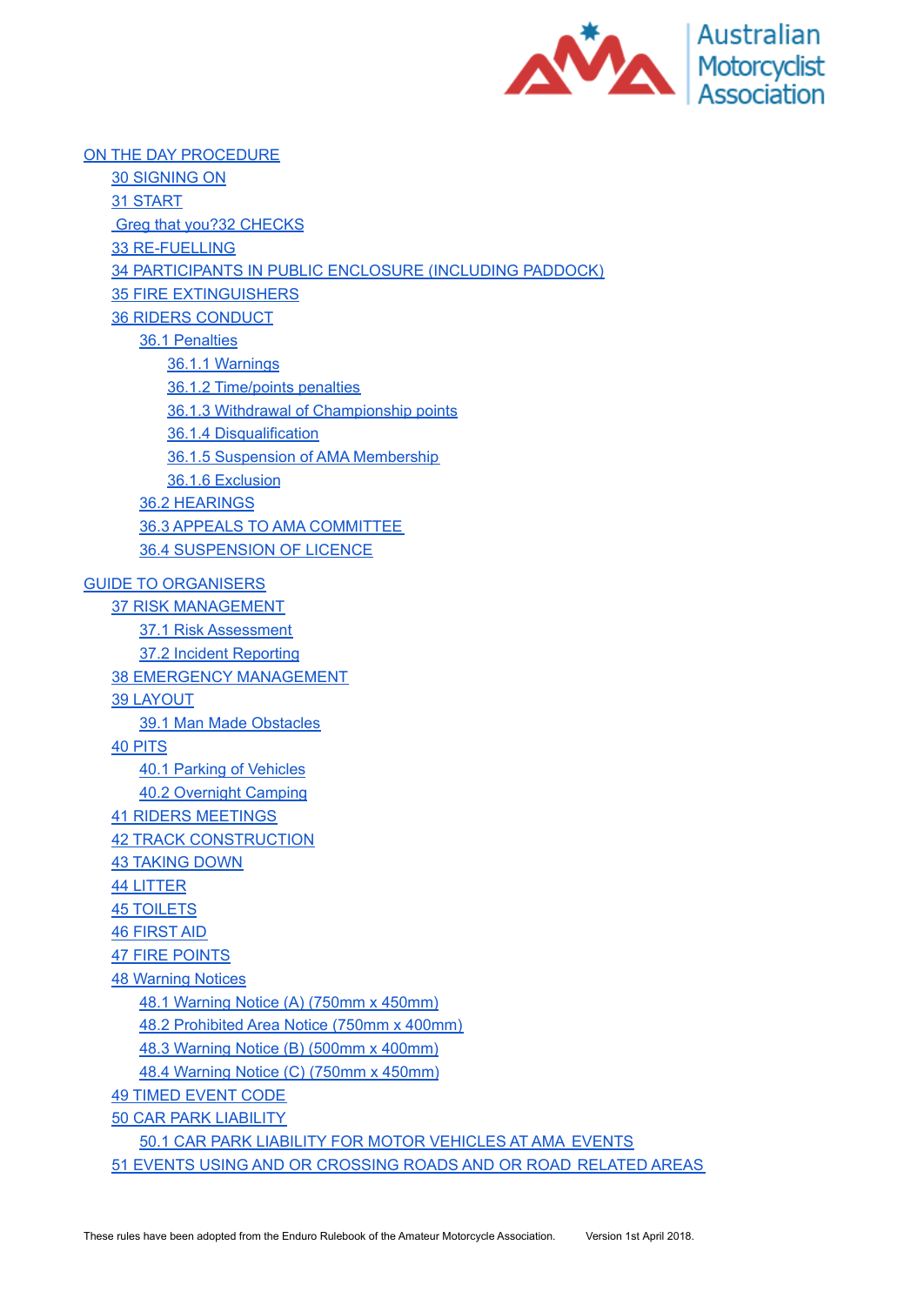

## <span id="page-2-0"></span>ENDURO REGULATIONS

**Must be read in conjunction with the AMA [General](https://drive.google.com/open?id=1027VYYPhNPqZRQNCy46-7mhHQOvrw1_2K_NBCo1jZAU) Events Code, [Competition](https://docs.google.com/document/d/1ndjyOrg96q3FTzFvSOjOCenwYk1-MmwjN6sNSn7auIM/edit#heading=h.7yum1c2y5bth) Events Code and any Supplementary Regulations issued by Organisers.**

### <span id="page-2-1"></span>NOTES TO RIDERS

- a) The rules of competition are intended only as a guide for the conduct of the sport pursuant to uniform rules. Rules directed or related to safety are promulgated to make all persons concerned with safety, but the AMA neither warrants safety if the rules are followed nor compliance with any enforcement of the rules. Moreover, each participant in competition has the responsibility to assess the safety aspects of facilities and conditions, and must assume the risk of competition.
- b) Riders and Eligibility: Special Note: The AMA does not test the skill of individual participants in AMA sanctioned events, nor does the Association assess riders competence. Participants are solely responsible for their safety.
- c) Membership Card: The Membership Card permits the member to participate in competition but does not imply that its bearer has been trained, tested or certified to have achieved any level of competence in the operation of his/ her motorcycle.
- d) General Equipment Standards: Equipment used in sanctioned competition must meet the standards as specifically provided for in this rule book. When the rules permit or require equipment to be installed, replaced, altered or fabricated, it is the sole responsibility of the rider to select components and materials, and/or fabricate the same so that the motorcycle components will perform in competition with safety.
- e) Responsibility: Participants are solely responsible for the condition of their machines and personal riding equipment. Officials do have the authority to prevent the use of any machines or equipment which they do not think is satisfactory.
- f) Competition Clothing: It is the sole responsibility of the rider to select a helmet and apparel which will provide appropriate protection. The AMA does not endorse or certify any manufacturers or products. The rider must rely on his/her own judgement in the selection of any helmet and apparel for durability and safety. Certain Australian Standards for helmets are laid down in the rules and must be complied with.
- g) Meetings: Special Note: Riders are solely responsible for their safety at AMA sanctioned meetings and should assess their own ability to negotiate each individual track or course. Participants who doubt the competence of track Officials, have concerns about the safety of the course, or their own ability to negotiate the course, or are uncertain about the condition of their vehicle, or doubt the competence of fellow competitors, should not participate in the event.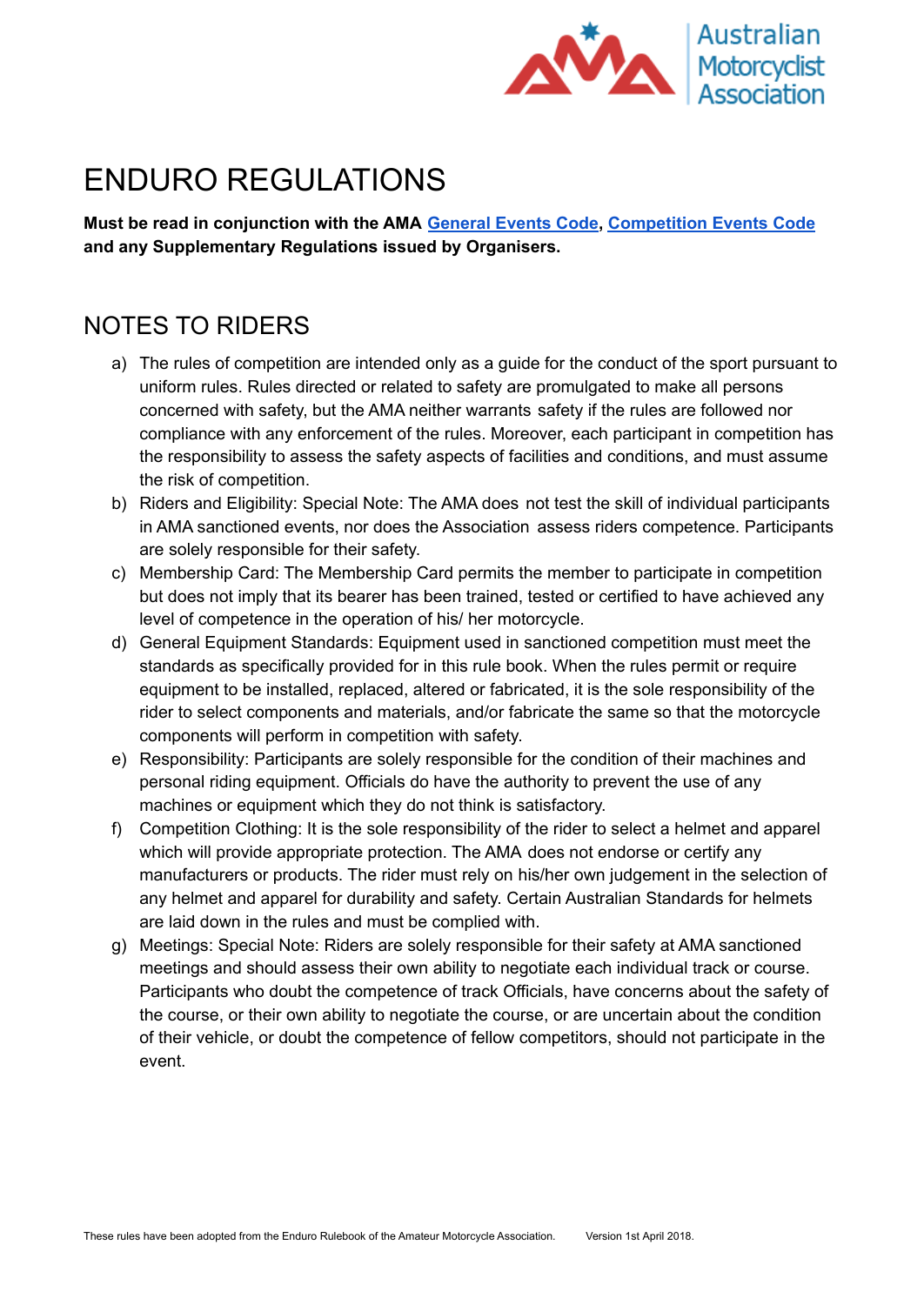

#### <span id="page-3-0"></span>1.0 ENDUROS

**Definition of Enduro:** A long distance timed trial or endurance and reliability. Not including observed sections. Distance is usually in excess of 15 kilometres per lap.

This is the name given to long distance timed endurance cross country events catering for most types of off road machines including Enduro, Motocross, Trail and Trial bikes. Some events may include a limited number of sidecars and/or Quads. If Promoters run events that use public roads the motor vehicles must be road legal with current registration with road legal tyres working lights/horn etc. to conform with the current legal requirements. The Promoter to specify these on the supplementary regulation form for such events.

## <span id="page-3-1"></span>2.0 SHORT COURSE / HARE AND HOUNDS TYPE OF ENDURO

Participants will be required to complete a number of laps within a time set by the organisers. The number of laps and the time allowed will be stated in the Supplementary Regulations. The event may be split into 2 halves – the course can be reversed for the second half.

**Definition**: Multi lap short course held under Enduro Rules with variations.

## <span id="page-3-2"></span>3.0 NUMBER OF RIDERS PER EVENT

Terrain must be taken into consideration. Entries should be in the ratio of the length of the course – 30 riders per kilometre. 150 riders should have a lap of at least 5 km. Maximum number of riders 300 = 15 km lap. Special concession could be included for a longer lap, after consultation with the AMA Regional Events Officer.

## <span id="page-3-3"></span>4.0 MOTO DURO'S

Participants will be required to complete a number of laps in a one hour period. Unlimited classes, (May be split into MX1 and MX2) Experts/Seniors/Clubmen. Dead engine start – 30 seconds between classes.

Finishing procedure, one hour after the start, all riders to be stopped at the lap van and proceed back to the paddock in an orderly manner very slowly. 10 minutes will be added for stragglers to finish. Overall winners and placing – each one hour leg will be counted separately and scores added together. Ties decided by the best results from the second leg. Course cutting will result in one lap deducted.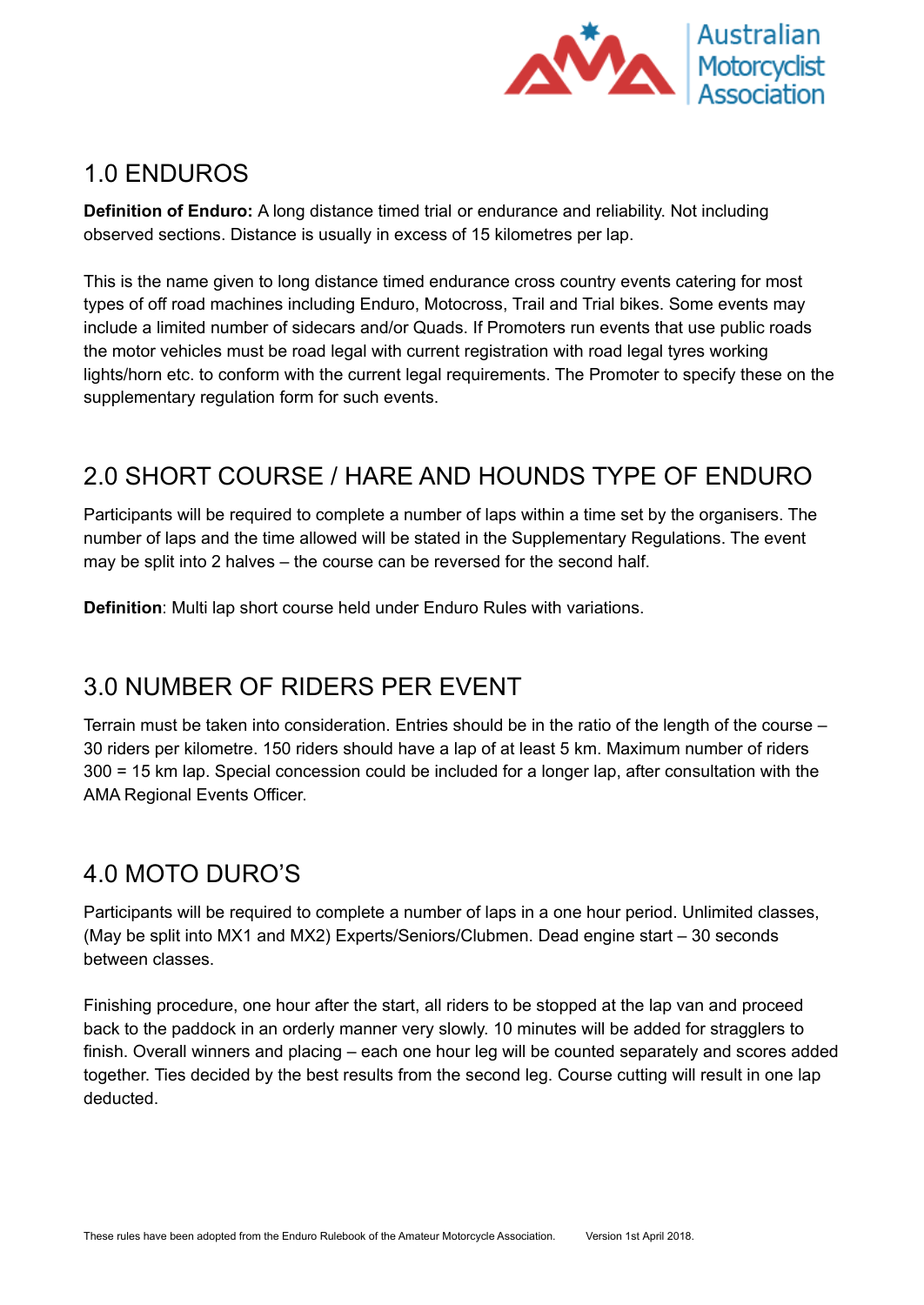

## <span id="page-4-0"></span>5.0 AGE LIMITS

#### <span id="page-4-1"></span>5.1 YOUTH CLASS (7 to 14 YEARS)

For Short Course/Hare and Hound and Motoduro type of events "special age limit" (Youth) classes may be introduced. Sessions for Youth riders will be restricted to 2 hours maximum, preferably on a shorter / reduced circuit. It is the responsibility of the organiser to determine the courses suitability for Youth riders. Minimum age will be 7 years old, Youth riders aged 7 years to 14 years will ride together and will be restricted to the following machines. Maximum c.c. allowed in any special class races will be 85cc – 2 stroke or 250cc – 4 stroke.

#### <span id="page-4-2"></span>5.2 ADULTS CLASS AGE RESTRICTIONS - YOUTH IN ADULT EVENTS

The Minimum age limit of riders participating is 13 years old. Any riders aged between 13 and 15 years old will be allowed to compete with adults providing the entry is received online prior to the event and will be dependant on the riders ability. Riders in this age group will be assessed by the Referee before being allowed to participate.

13 – 15 year olds are restricted to – (Up to 200cc 2 stroke or 250cc 4 stroke ) 15 year olds can only ride bigger capacity machines in exceptional circumstances, the rider must have AMA written authority but only in the adult classes.

#### <span id="page-4-3"></span>5.3 RIDERS AND PILLIONS UNDER 18 YEARS OF AGE (MINORS):

In order to conform with the protection of children, additionally, for every rider or pillion who is under 18 years of age a Parental Agreement must be signed. This is incorporated in the Annual Membership Registration Form and once completed will serve as the riders Annual Parental Agreement. No further forms or proof of Parental Agreement are necessary. All minors will be bound by the directions of parent(s), guardian(s).

#### <span id="page-4-4"></span>5.4 CHILD PROTECTION.

The point of contact for Child Protection issues will be the Referee of the Meeting unless otherwise stated in the Local Regulations.

#### <span id="page-4-5"></span>6.0 AMA MEMBERSHIP

Fees for AMA Membership will include the cost of a Personal Accident Insurance Premium. Details can be found in the AMA General Events Code. On the day of the Enduro, the member must produce their membership card and suitable photographic identification to prove their identity.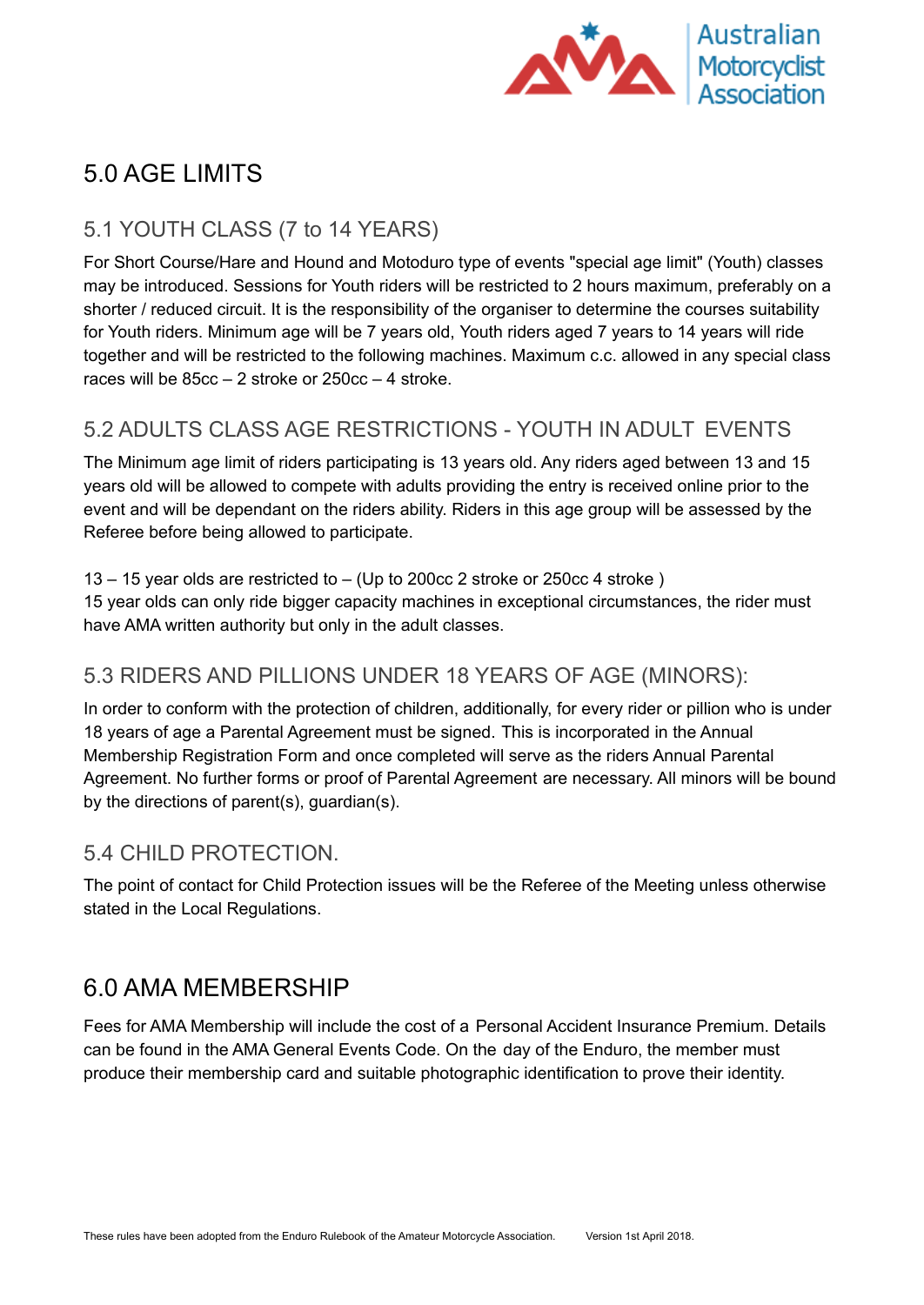

## <span id="page-5-0"></span>7.0 ELIGIBILITY TO PARTICIPATE IN EVENTS

#### <span id="page-5-1"></span>7.1 ELIGIBILITY

Where the Enduro includes the use of public roads, then this will be stated in the Local Event Regulations. If public roads are used then it is sole responsibility of the rider to ensure that his machine is roadworthy and that he/ she and machine comply with all legal Requirements.

## <span id="page-5-2"></span>8 ONE EVENT REGISTRATIONS

Any person wishing to participate can at present do so without being a full member of the AMA, but one event membership and event registration forms will need to be completed.

The AMA strongly recommends all participants to become a financial member of the AMA as it means you'll be supporting your local enduro organiser with insurance and safety equipment, for peace of mind protection when organising events.

#### <span id="page-5-3"></span>9 N/A

#### <span id="page-5-4"></span>10 CLASSES

Will depend on promoters discretion, but must be clearly stated on supplementary event regulations. Most Enduro events separate the different types of machines into different classes and depending on ability riders may be graded Expert, Clubman or Sportsman. Any riders under the age of 16 (if allowed) will NOT be allowed to participate with any other classes.

#### <span id="page-5-5"></span>11 ENTRIES

Within seven days of the receipt of the completed entry form, the Organisers should notify riders of the position with regard to their entry and whether the entry has been accepted, or has been refused. The closing date of entries, the conditions for return of Entry Fees and any other special requirements will be contained in the Local Event Regulations. All Local Event Regulations must carry the telephone number of a responsible official.

#### <span id="page-5-6"></span>11.1 LIMITATIONS OF ENTRIES

If entries are to be limited, the maximum number and method of limitation (i.e. in order of receipt, by ballot etc.) will be stated in the Local Event Regulations.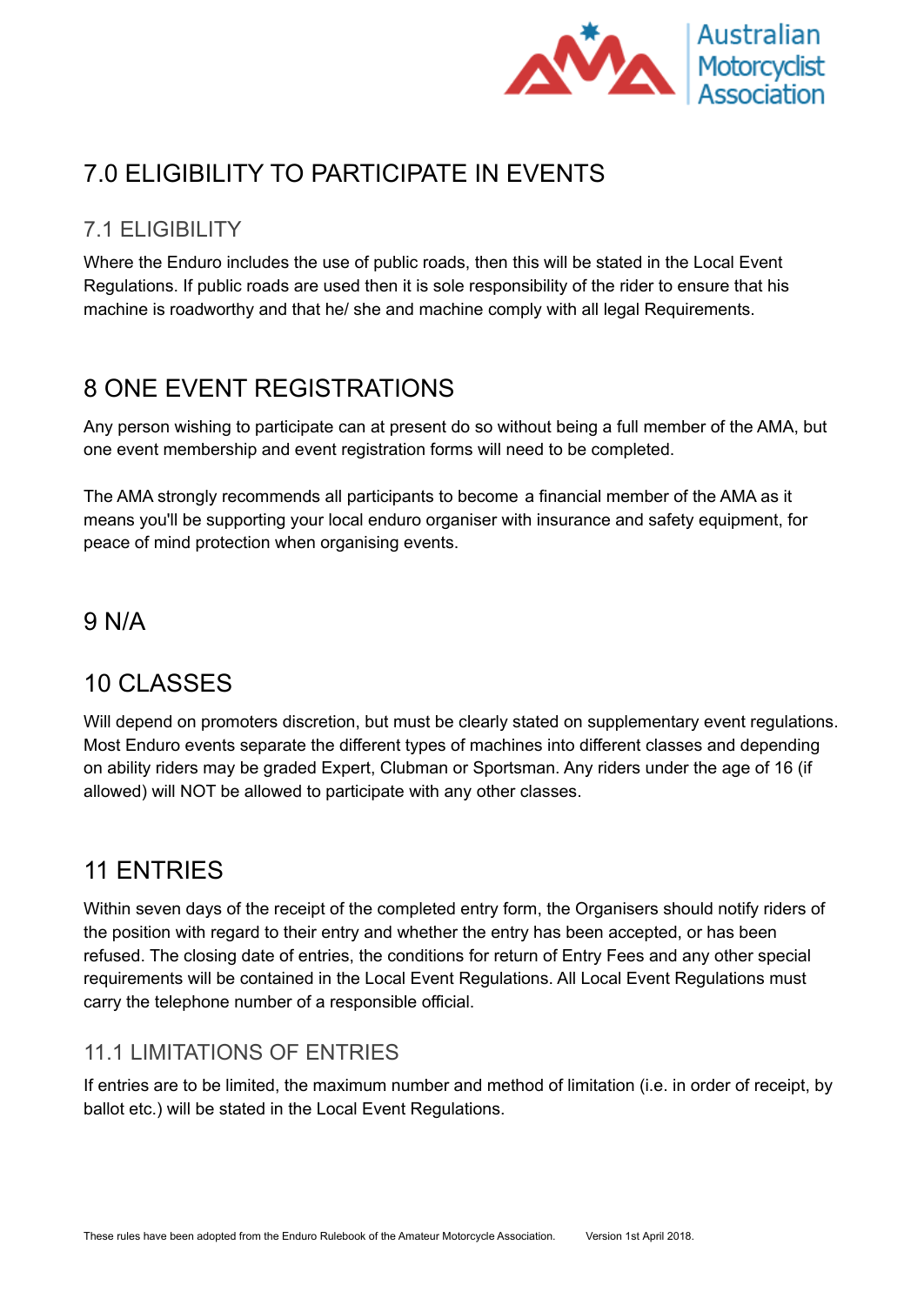

#### <span id="page-6-0"></span>11.2 INSTRUCTIONS TO RIDERS

Any written instructions subsequently issued shall have the same force as these Enduro Event Rules and the Local Event Regulations.

#### <span id="page-6-1"></span>11.3 ENTRIES THROUGH THE AMA

All entries for the Enduro type events, must be registered through the AMA enduro website.

#### <span id="page-6-2"></span>12 HELMETS

Helmets must conform to the Australian or equivalent standards. Helmets must NOT have racing stickers on, and riders must not paint or deface helmets with stickers or adhesive labels or tape. No additional holes to be drilled other than those provided in the manufacture of the helmet i.e. for face masks etc. Helmets with detachable fins are allowed. Helmets must be worn at all times whilst the machine is being ridden, including in 'run off' areas.

#### <span id="page-6-3"></span>13 SHIRTS

The use of open necked button up the front shirts is prohibited and the purpose made jerseys are recommended.

#### <span id="page-6-4"></span>14 GLOVES

All solo and sidecar riders are recommended to wear gloves. This does not apply to sidecar passengers.

## <span id="page-6-5"></span>15 BREACHED, BARBOR TROUSERS AND LEATHERS

Purpose made must be used.

#### <span id="page-6-6"></span>16 BOOTS FOR RIDERS, BOTH SOLO AND SIDECAR

Must be knee length, i.e. minimum of 35.56cm from heel to the top of the boot. The use of rubber boots is strictly forbidden.

#### <span id="page-6-7"></span>16.1 COMPETITION APPAREL:

It is the sole responsibility of the riders to select a helmet and apparel which will provide appropriate protection. The AMA does not endorse or certify any manufacturers or products. The rider must rely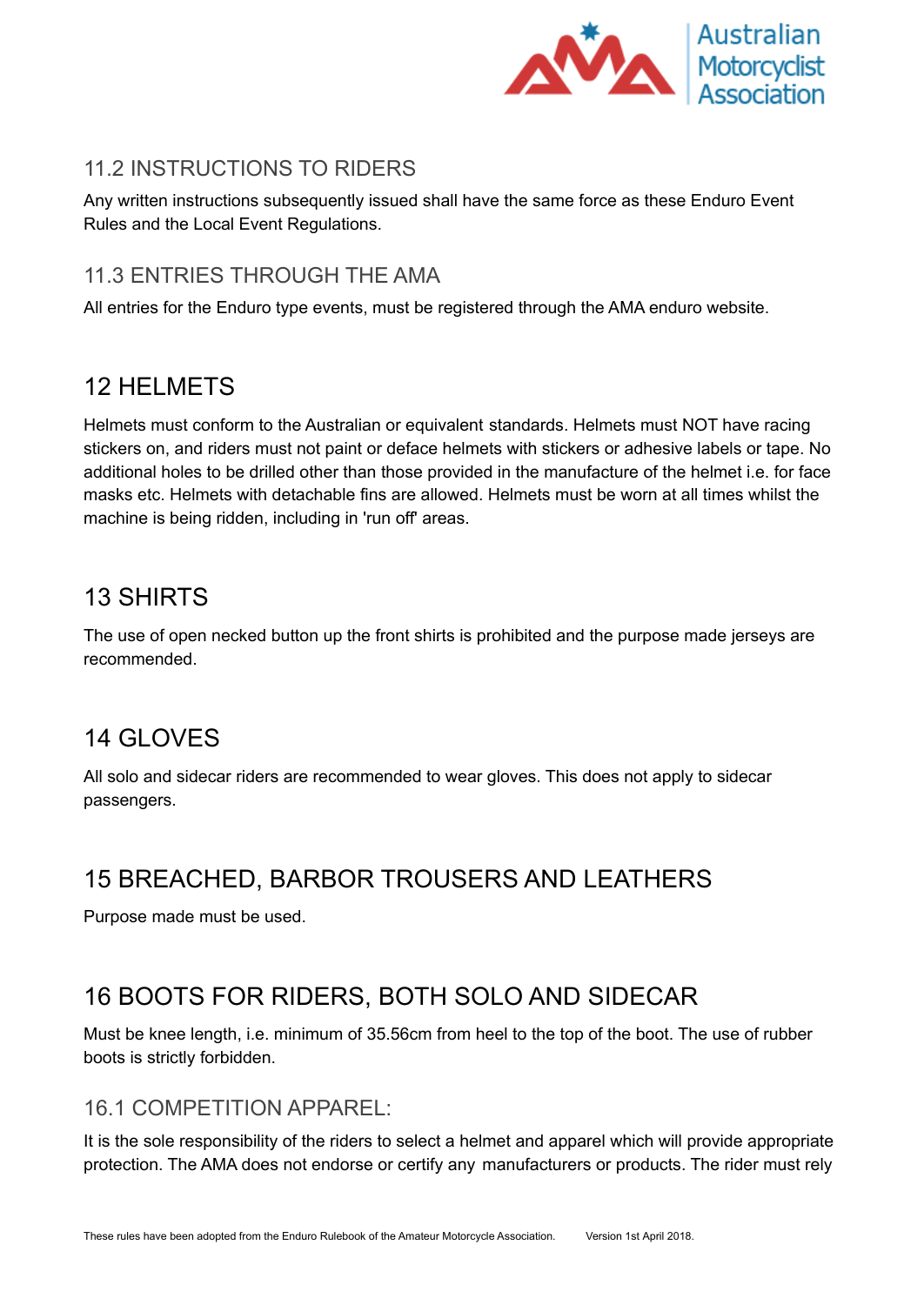

on his own judgement in the selection of any helmet and apparel for durability and safety. Certain Australian Standards for helmets are laid down in the Rules and must be complied with.

### <span id="page-7-0"></span>17 IDENTIFICATION DISCS

All Riders and passengers are recommended to wear identification discs around the neck or waist during the event. The disc should have the riders Name, Date of Birth and the wearer's blood group.

#### <span id="page-7-1"></span>18 PRE EVENT INSPECTION (PRI)

Each machine and rider must pass (PRI before going onto the track, machines must be fitted with a silencer. Twist grips have to have self-closing throttles, that shall return and be secure. Clutch and front brake levers must be of ball end lever type. Cut outs to be operative. Each machine to be marked with a clear identity mark, after it has been checked and the riders have "signed on", Riders Helmets, clothing and boots to be looked at as riders go to the start line. This is not a mechanical safety check. The mechanical safety of the machine is the riders own responsibility.

### <span id="page-7-2"></span>19 EQUIPMENT OF MACHINES

Machines must be equipped with two efficient brakes, one to each wheel of the motorcycle. One brake must be foot operated and must lend itself to immediate application with the rider's foot on the footrest or footboard. Machines must be equipped with a multi-speed gearbox, the clutch and front brake lever must be of the ball end type. Primary chains must be fully enclosed. 4 Stroke machines closing throttle cable MUST be in place where originally fitted to the machine. Chain guards MUST be in place where fitted as standard. Throttles must be shut off, so that the machine stops to tick over when the throttle is released. All machines must be fitted with an effective kill button.

#### <span id="page-7-3"></span>20 NUMBERS

Machines must be equipped with three (3) plates, one facing forward and one each side to the rear of the swinging arm pivot bolt and to be clearly visible when the rider is on the machine (sitting or standing). Recommended to be a minimum height of 150 mm and 2.2 mm in width.

#### <span id="page-7-4"></span>21 COLOURS OF RACING NUMBERS

As directed by Local Regulations.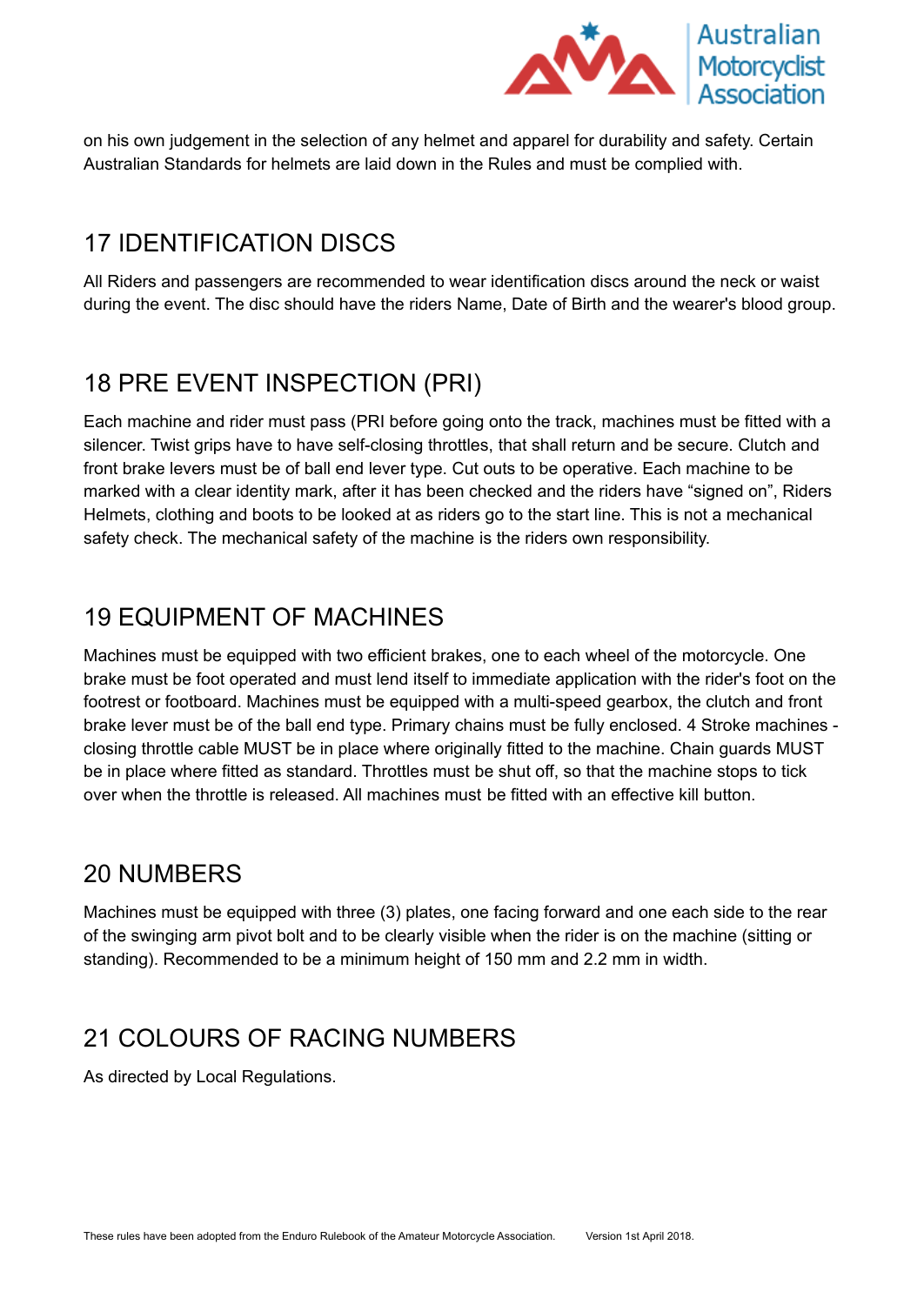

## <span id="page-8-0"></span>22 TYRES - RECOMMENDATIONS

Recommended – the use of enduro (or trials tyres at some venues) except events based around established motocross circuits. The reduction in land damage can be dramatic and definitely worthwhile. Tyres optional unless stated in the Local Regulations for the event.

### <span id="page-8-1"></span>23 FUEL

There will be no restriction on the type of fuel used, but the organisers may restrict the use of 'dope' at their discretion.

## <span id="page-8-2"></span>24 PETROL CONTAINERS - LEGAL REQUIREMENT

Must be metal or plastic containers with screw on or lever action top and must have the following:

- a) The manufacturer's name.
- b) The month and year of manufacture.
- c) The nominal capacity of the container in litres and half-litres rounded down to the nearest half litre.
- d) The words and figures "complies with"
- e) The words "PETROL" and "HIGHLY FLAMMABLE".
- f) The appropriate hazard warning sign.
- g) An appropriate phrase(s), in English, indicating the precautions to be taken.
- h) Allowed to carry a maximum of 30 ltrs in the three 10 ltrs containers.
- i) The use of petrol at an event s allowed from the authorised container into the machines petrol tank.

#### <span id="page-8-3"></span>25 GAS

Any vehicle, which carries a pressurised gas bottle, must display a warning sticker (Legal Requirement). Do not store petrol near Gas Fridge vents.

## <span id="page-8-4"></span>26 NOISE

All machines must be within the noise level for AMA Enduros of 96 BA. Organisers if appropriate may impose a lower noise limit, which must be stated in the Local Regulations for each event. Noise tests may be taken before, during or after an event and the Event Referee or any other appointed official may exclude any machine considered to be excessively noisy during an event with or without a static test.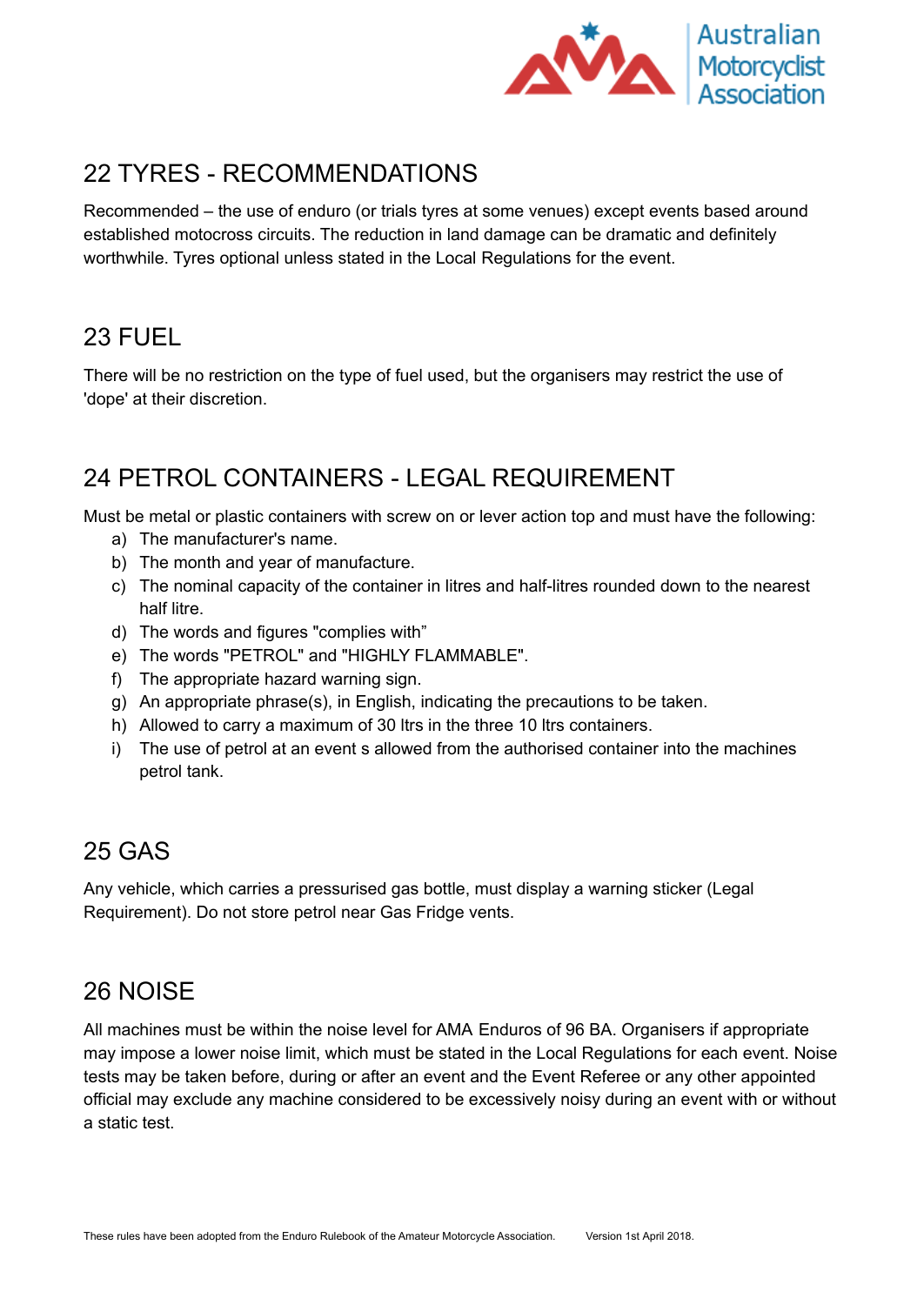

## <span id="page-9-0"></span>27 NOISE LEVELS

Noise levels to be 96 decibels, measured with a noise meter 45 cms from the end of the exhaust at an angle of 45 degrees. Where this is not possible (sidecars) the meter will be placed 45 degrees above the machine. Should any machine be found to be exceeding the noise limit, the rider shall be excluded from the meeting. In the event of a rider being excluded, he will not be allowed to ride at a meeting where a noise meter operator is present until he has passed a static test, where the machine will not exceed 100 decibels. An independent person may be called for, by the noise meter operator, to operate the machine throttle, if he feels the rider is not opening the throttle sufficiently.

### <span id="page-9-1"></span>28 SILENCERS

Machines must be fitted with a silencer. A silencer is a separate device fitted to an exhaust system specifically designed to reduce the noise level emitted from the exhaust. An expansion box is not a silencer. Any rider whose exhaust falls off or becomes faulty during an event may continue at the discretion of the Evet Referee.

## <span id="page-9-2"></span>29 NOISE METER GUIDELINES

#### <span id="page-9-3"></span>29.1 TRACKSIDE TESTING

The following method should only be used as a guideline to "identify" which machines are "noisy", Individual testing should be carried out as this rulebook states (see below)

- a) The test should take place when a machine is under power, e.g. exiting a corner onto a straight.
- b) The noise meter should be at a 90 degree angle to the racing line.
- c) The noise meter should be at a distance of 7.5m from the racing line.
- d) If a machine exceeds 102dB then this may indicate that the rider's machine may be over the noise limit. A static test should be carried out to see if this is the case.

#### <span id="page-9-4"></span>29.2 SOUND CONTROL – STATIC TEST

- a) With the microphone placed at 50 cm from the exhaust pipe at an angle of 45° measured from the centre-line of the exhaust end and at the height of exhaust pipe, but at least 20 cm above the ground. If this is not possible, the measurement can be taken at 45° upwards.
- b) The rider shall keep his engine running out of gear and shall increase the engine speed until it reaches the specified Revolutions Per Minute (RPM). Measurements must be taken when the specified RPM is reached.
- c) The piston speed for Motocross (13m/s) is an equivalent approximate figure, for reference only. For convenience, made possible by the similarity of engine stroke on current Motocross machines, within capacity classes, the test will be conducted at a fixed RPM :
	- a) Up to 85cc 8,000 RPM
	- b) Over 85 cc up to 125cc 7,000 RPM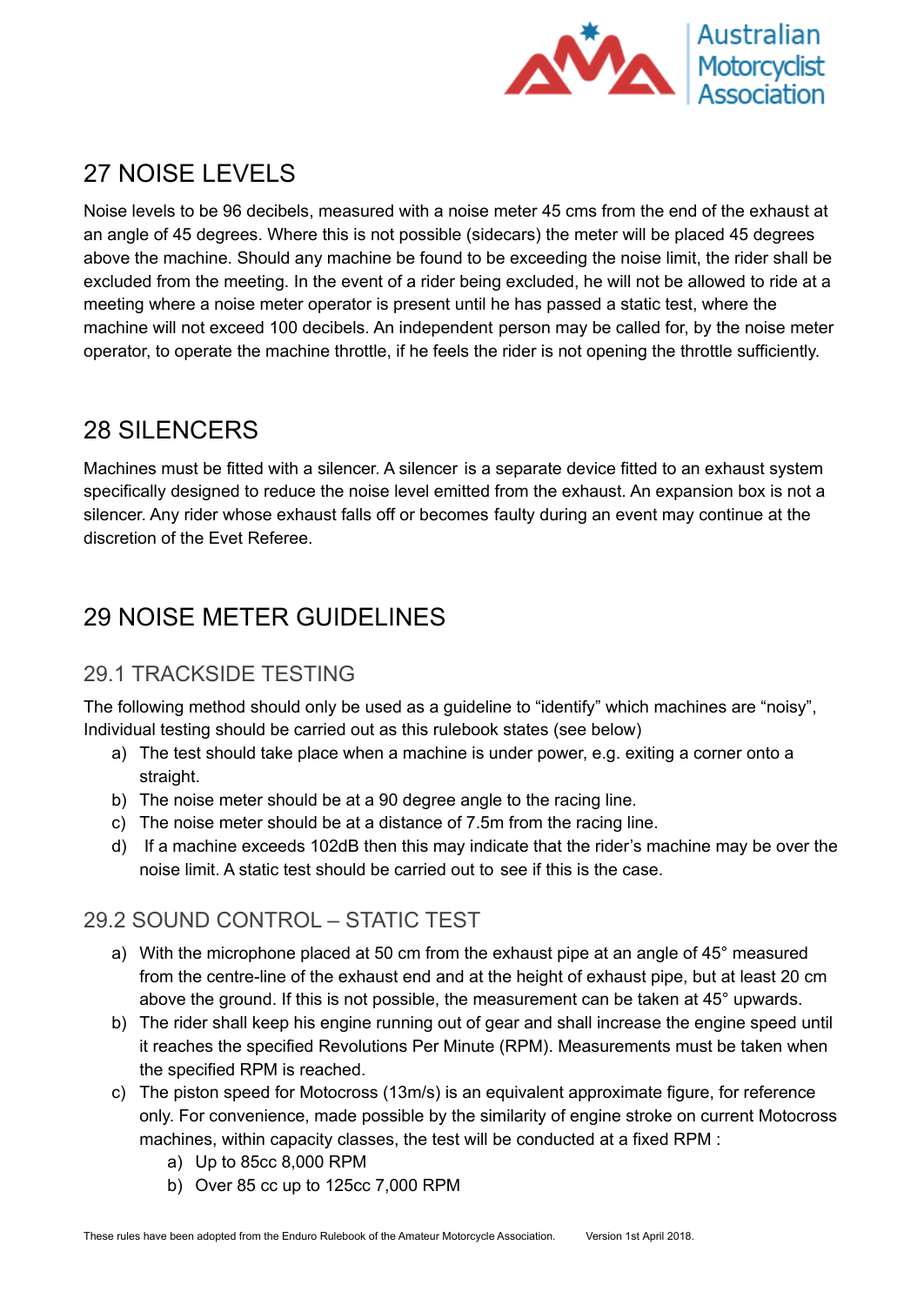

- c) Over 125 up to 250cc 5,000 RPM
- d) Over 250 cc up to 500cc 4,500 RPM
- e) Over 500 cc 4,000 RPM
- d) The sound level for engines with more than one silencer will be measured on each end.
- e) Sound limits in force Max. 96 dB/A measured at a fixed RPM (see 3).
- f) The surrounding sound should not exceed 90 dB/A within a 5 metres radius from the power source during tests.
- g) Apparatus for sound control must be to international standard IEC 651, Type 1 or Type 2. The sound level meter must be regularly calibrated for control and adjustment of the meter during periods of use.
- h) The "slow response" setting must always be used.
- i) 'A' weighted setting on sound level meter.
- j) Due to the influence of temperature on sound tests, all figures are correct at 20°C. For tests taken at temperatures below 10 $^{\circ}$  C there will be a + 1 dB/A tolerance. For tests below 0 $^{\circ}$ C, a + 2 d/BA tolerance.
- k) Tests should not take place in rain or extreme damp conditions. Machines considered excessively noisy must be individually tested if conditions allow.
- l) In other than moderate wind, machines should face forward in the wind direction. (Mechanical sound will blow forward, away from microphone).
- m) Always round down meter reading, that is: 100.9 dB/A = 100 dB/A.
- n) Type 1 meter : deduct 1 dB/A Type 2 meter : deduct 2 dB/A
- o) Ambient temperature (All tolerances are accumulative).
	- a) Below 10° Celsius : deduct 1 dB/A
	- b) Below 00° Celsius : deduct 2 dB/A.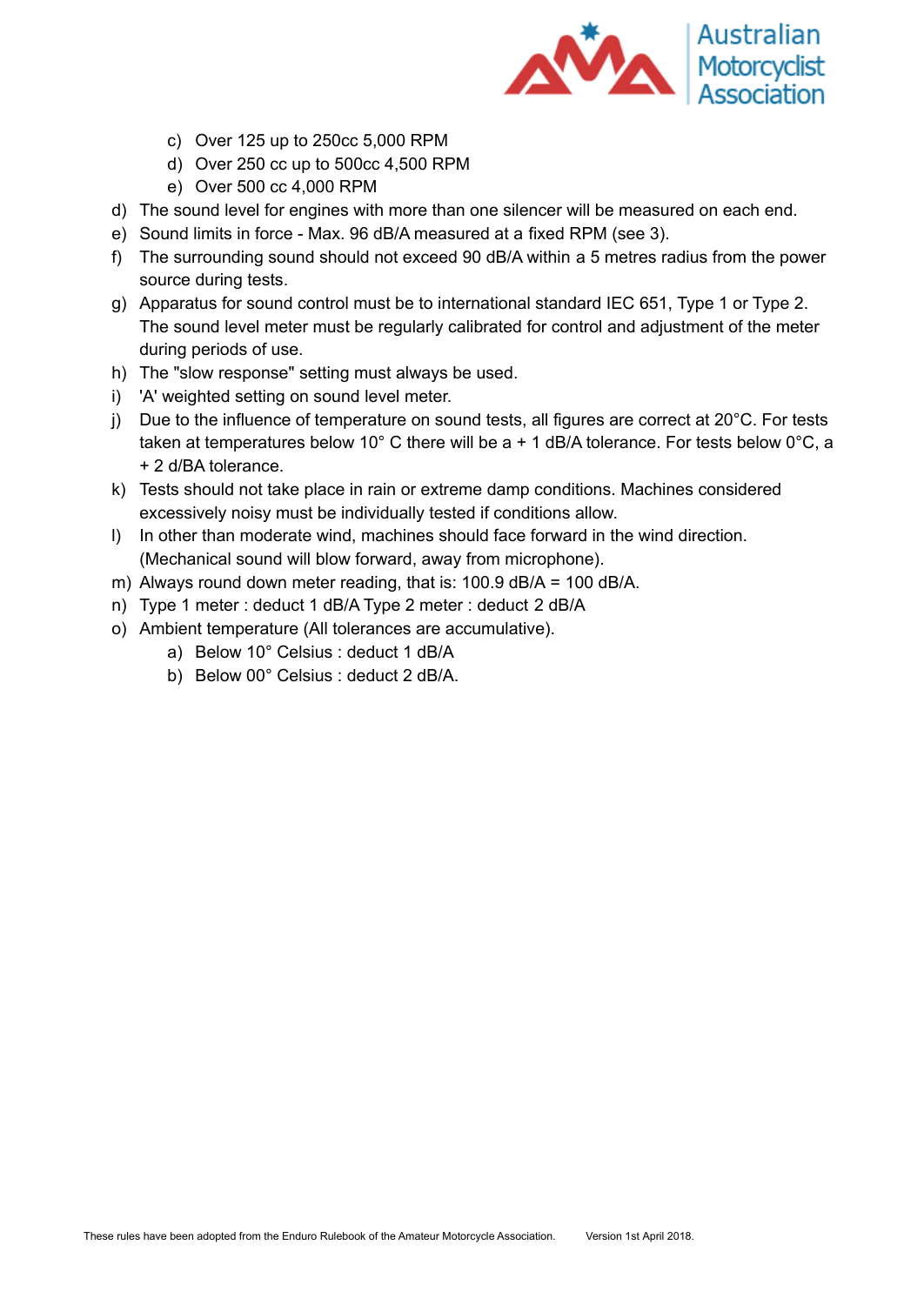

## <span id="page-11-0"></span>ON THE DAY PROCEDURE

## <span id="page-11-1"></span>30 SIGNING ON

It is the responsibility of each rider to sign on the participants "Signing On" sheet before he/she goes out to participate. The purpose of signing on is to indicate that your machine has been examined and that you are accepting the conditions as listed below and which are included on the top of the signing on forms.

If you, the rider, or your parents and guardian (in the case of riders under 18) have any doubts about the competence of the track, officials (including the First Aid) or are concerned about the safety of the course, or your own ability to negotiate the course, or are concerned about the conditions of your machine or doubt the competence of fellow competitors you should not participate and you should request the return of your entry fee before the event begins.

Contact the official who is handling entries. IF YOU DO NOT WISH TO RIDE - DO NOT SIGN THE SIGNING ON SHEET PARTICIPANT/RIDERS ARE SOLELY RESPONSIBLE FOR THEIR OWN SAFETY. PRACTICE IS NOT ALLOWED AND ANY INFRINGEMENT MAY LEAD TO DISQUALIFICATION.

#### <span id="page-11-2"></span>31 START

Will be controlled with each class and/or grade starting at intervals and a dead engine. Start may be used at the organiser's discretion.

## <span id="page-11-3"></span>32 CHECKS

A fixed check at which all competitors may have to stop each lap will mark the finish line. Additional checks may be used around the course to prevent course cutting.

#### <span id="page-11-4"></span>33 RE-FUELLING

Engines must be stopped during refuelling and no smoking allowed in the pit area. No vehicles will be allowed to enter the pit area except competitors. Re-fuelling can only take place in the official pit area during the event. Only pit crew allowed in the Refuelling area.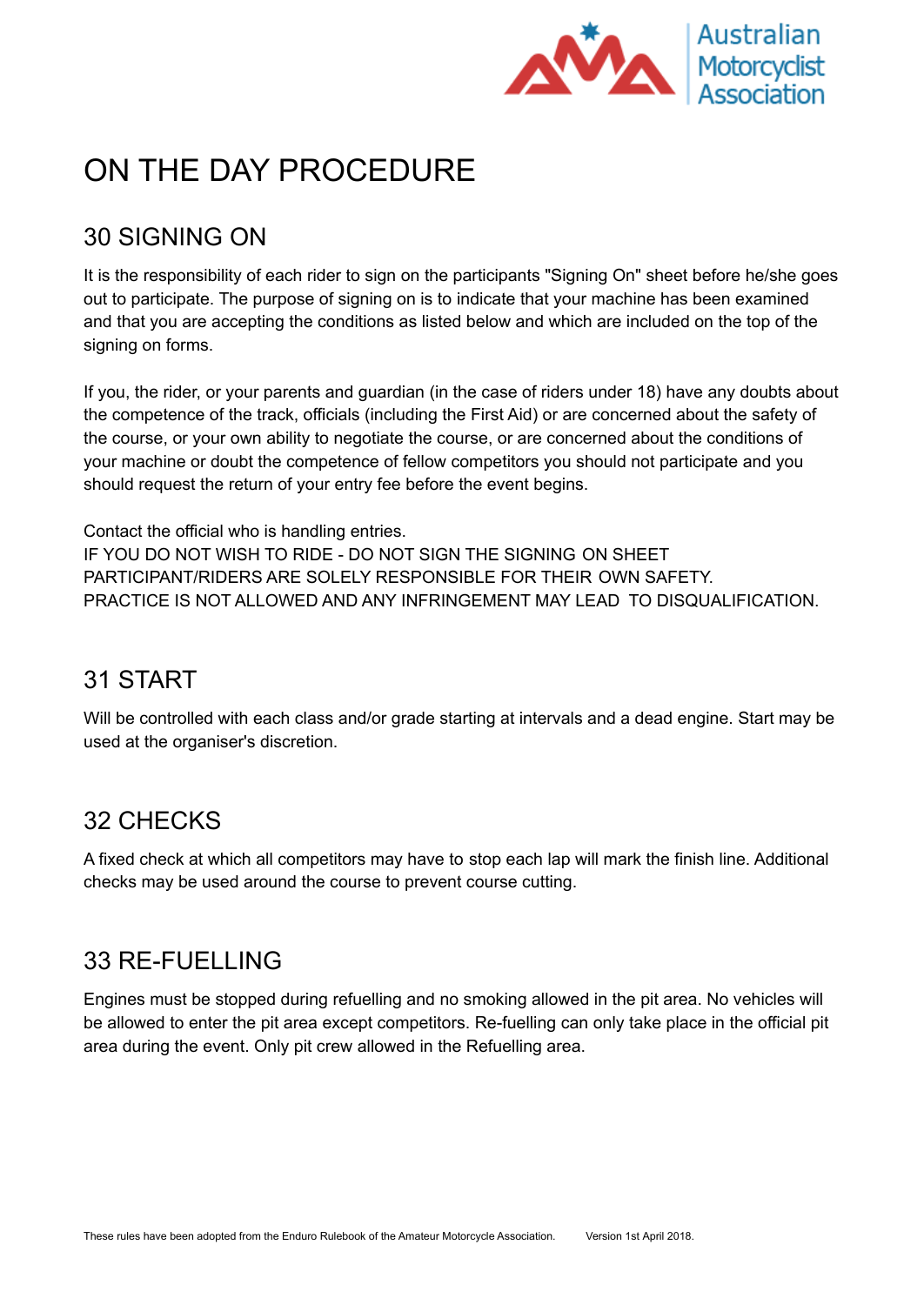

## <span id="page-12-0"></span>34 PARTICIPANTS IN PUBLIC ENCLOSURE (INCLUDING PADDOCK)

No participant will ride their machines in the paddock or on that part of the field reserved for the general public. A BREACH OF THIS RULE, WHICH IS TO BE STRICTLY ENFORCED, WILL ENTAIL IMMEDIATE SUSPENSION FROM THE MEETING. The penalty will be a two meeting ban, during which time the rider must marshal twice. Riders who push their machine with engine running will be penalised and must marshal at one event before riding again.

No riding will be allowed off the track unless in specially roped off runs from the track. Engines will be stopped when pushing machines and there should be a roped off alley for riders to the highest point of the paddock. Riding in this alley should be at walking pace only.

THE RIDING OF MOTORCYCLES BY CHILDREN IS NOT ALLOWED. EITHER IN THE PADDOCK OR THE PUBLIC ENCLOSURE AREAS.

#### <span id="page-12-1"></span>35 FIRE EXTINGUISHERS

Each rider's vehicle parked in the paddock area must be fitted with fire extinguishers, which should be carried in that vehicle. The minimum sizes of fire extinguisher is to be 2.5BCF or Dry Powder type (2.25kg). Recommended extinguishers are fitted with a dial gauge.

#### <span id="page-12-2"></span>36 RIDERS CONDUCT

RIDERS ARE RESPONSIBLE FOR THOSE WHO ATTEND EVENTS WITH THEM. If any person conducts themselves in a manner which is not acceptable to the AMA, or any of its organisers, and it is not possible to discipline the persons involved, then the rider will be held responsible and may be disciplined.

If dealing with someone under the age of 18 years the parent/guardian must be in attendance, if the organiser has an appointed Child Protection Officer, they should also be invited to attend. Any penalty imposed on under 16 year old riders, must be pan alternative to marshalling duties. (I.e. picking up litter etc.)

#### <span id="page-12-3"></span>36.1 Penalties

#### <span id="page-12-4"></span>36.1.1 Warnings

Should not be held in a public place, ensure 3 of 4 officials are present,

#### <span id="page-12-5"></span>36.1.2 Time/points penalties

Time/points penalty affecting the rider's results.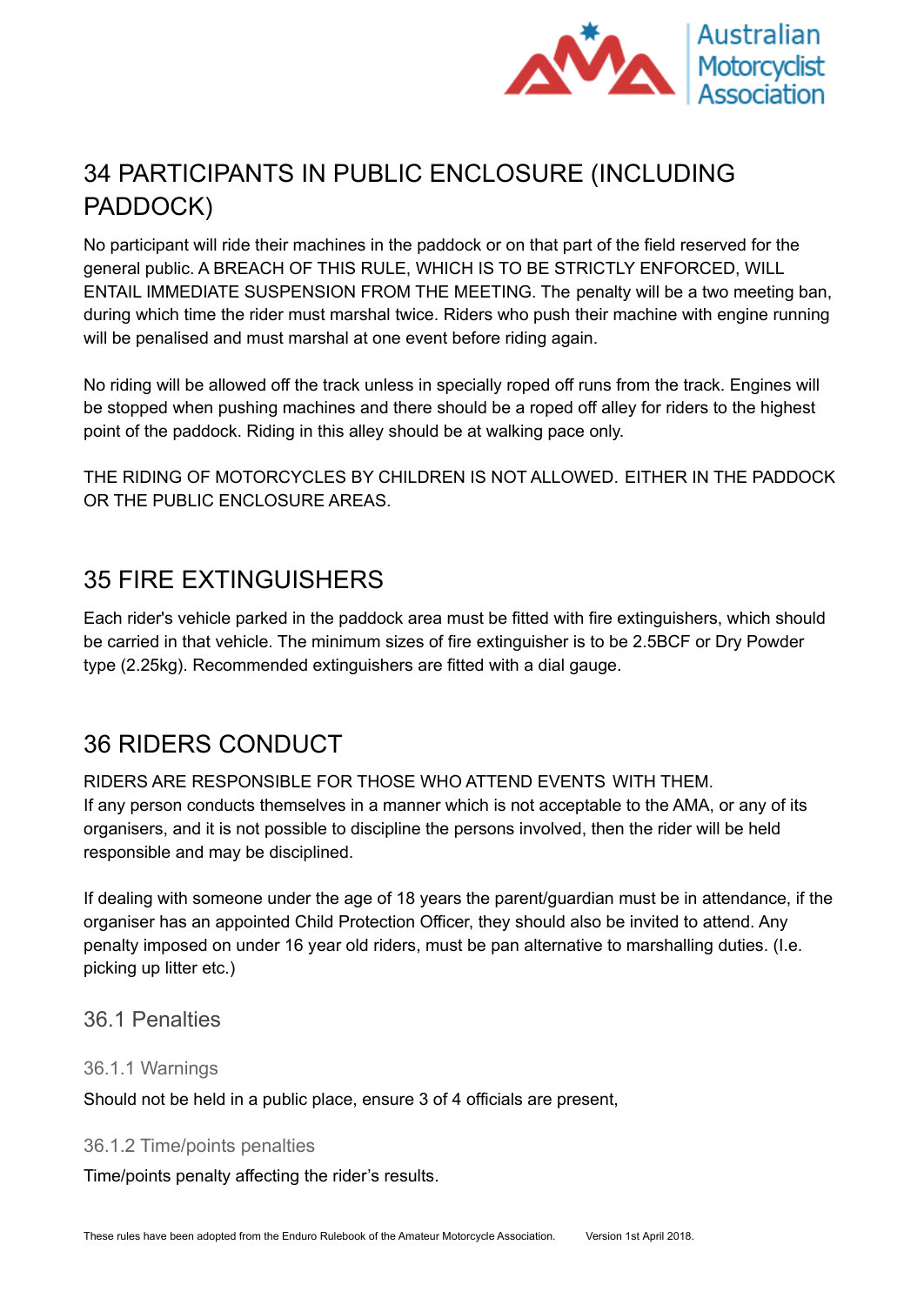

#### <span id="page-13-0"></span>36.1.3 Withdrawal of Championship points

#### <span id="page-13-1"></span>Affecting the riders championship position.

#### 36.1.4 Disqualification

The maximum period a rider can be banned for at an event is for 2 events. During this period the rider or the Officials involved may request a "hearing" (see below) which should be conducted by an Appeals Committee.

#### <span id="page-13-2"></span>36.1.5 Suspension of AMA Membership

<span id="page-13-3"></span>For specified periods of time. i.e. 2 weeks ban for 3 months.

#### 36.1.6 Exclusion

Withdrawal of AMA Licence. Riders should be aware that instant suspension from an event can be made for the following offences, cases can be referred to groups, motocross or appeals committees to impose higher penalties:

- 1. Any act which is of a violent, threatening or abusive nature to any official, rider, passenger or any other person. **Note:** Any hearing called as the result of any act of violence will be referred to a hearing committee which will be held at the AMA Office.
- 2. Any rider involved in behaviour that is likely to bring the sport, the name of the Association and its Member Organisations or Groups into disrepute. i.e. bad language, dropping of litter, standing in prohibited areas
- 3. The carrying of extra passengers on machines in run off areas.
- 4. Competing or attempting to compete in any AMA authorized event without the proper paperwork being completed.
- 5. The use of Power Washers in areas not allowed by the organiser.
- 6. Riders and passengers not wearing helmets when machines are ridden.
- 7. It is an offence for riders to unnecessarily take their hands or feet off their machines whilst riding
- 8. Gaining admission without paying for non-ticket carrying spectators.
- 9. Parking of vehicles in areas not allowed and this includes camping overnight without prior permission.
- 10. The digging of holes for camping purposes and the use of equipment for leveling up of vehicles i.e. stakes for putting under wheels is not allowed.
- 11. Riding of machines in the paddock or on any part of the circuit reserved for the general public. Or Riding a machine at times and in places not allowed by the organiser. A 2 week marshalling ban will be imposed. Riding in an area reserved for the general public and causing injury will be referred to a 'hearing'.
- 12. All race personnel, officials, riders, mechanics, photographers or anyone associated with riders must not consume or be under the influence of intoxicants or drugs that could affect their normal mental or physical ability. Besides affecting the safety of the event, any such use is inconsistent with the concept of good sportsmanship and is detrimental to the sport. A 2 week marshalling ban will be imposed for riding in the paddock. Riding in the paddock resulting in injury to any other person will be referred to a 'hearing'.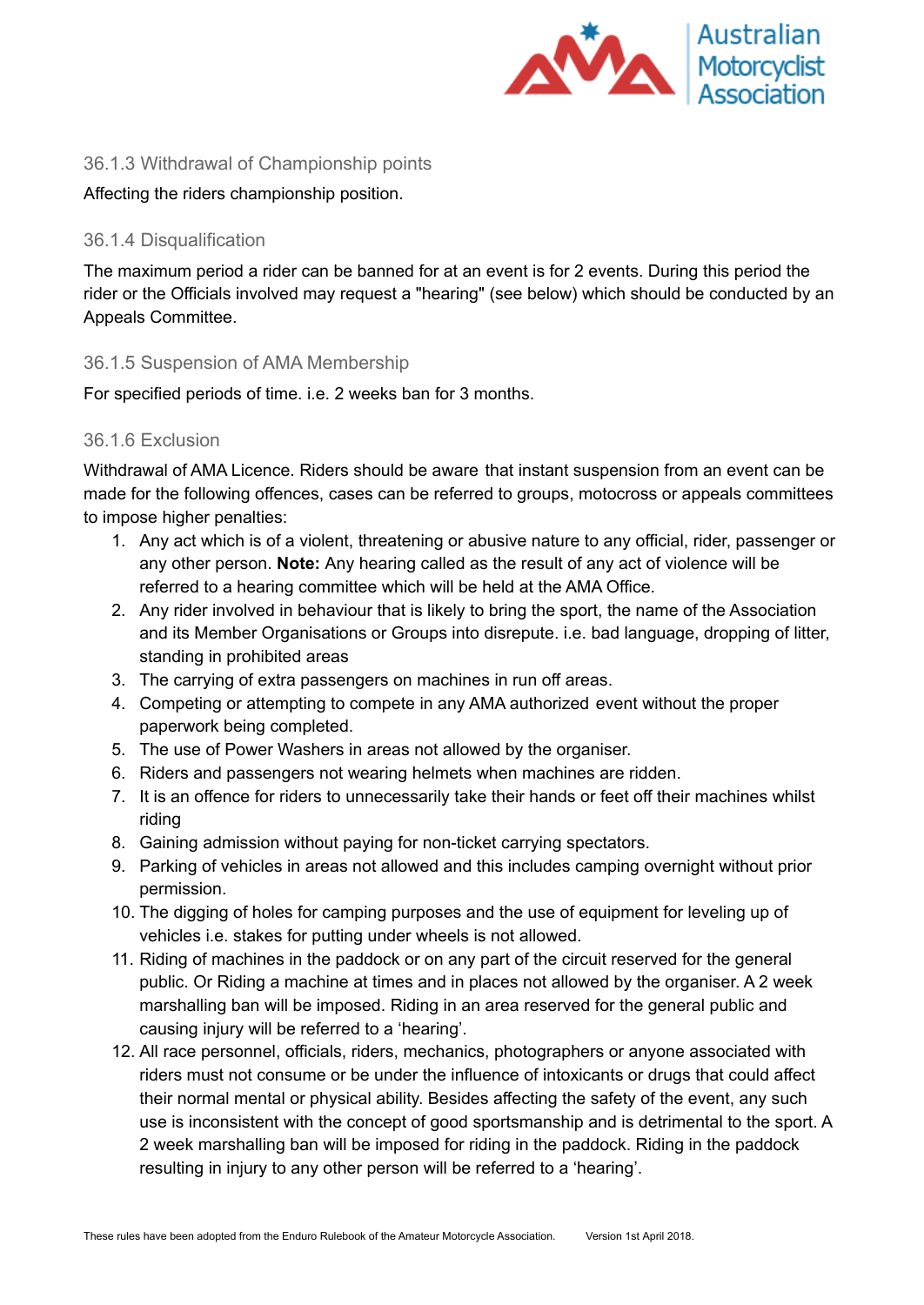

- 13. Pushing machines with the engine running Riders will be penalized for one week. See Rule 60.
- 14. Failure to stop when flagged by a marshal or official. A participant failing to stop when flagged by a marshal or officials renders himself/herself to suspension for the remainder of the meeting. This will also apply to practice.
- 15. Riders who have registered for the season with the AMA and who then ride elsewhere when the AMA has a ride for them will have a penalty of a 2 week marshalling ban if they have not obtained prior written permission from the AMA Office.
- 16. Course cutting will result in one lap being deducted.

Note: Any decision to ban a rider on the day of the event to be taken by the Event Referee.

NOTE! Any person found to be guilty of an act of violence –

- minimum period of suspension of AMA membership recommended 6 months. Maximum period of suspension will depend upon the severity of the offence
- any person who is not a member and not connected to a member would be excluded from attending AMA events indefinitely
- an AMA member will be considered responsible to any person who attends events with them, and will be disciplined as well as action taken against the offender

#### <span id="page-14-0"></span>36.2 HEARINGS

Organisers are able to arrange disciplinary hearings and any person required to attend must be given written notice of the hearing and informed that any witnesses they may wish to attend will be able to do so. A written statement will be acceptable. Anyone not attending may be dealt with in their absence providing every opportunity has been made for the person(s) to attend.

At a hearing, only one member per organiser will hear the evidence and witnesses to the incident will only be allowed into the hearing one at a time.

#### <span id="page-14-1"></span>36.3 APPEALS TO AMA COMMITTEE

Any person who is disciplined by a promoter hearing and feels the hearing was not fair or that the penalty was too harsh, may appeal to the AMA Committee in writing including a deposit of \$50.

Hearings to this committee are not automatic, they will only be granted if the reasons for the appeal are considered valid. Any decisions by either the Appeals Committee will be final and binding. At all disciplinary hearings, any pe

rsons having a connection, either financial or as a relation, to any person having a hearing should declare that interest.

Appeals against 'automatic' bans may be heard by an AMCA appointed committee rather than a club committee. Appeals are not automatic and will only be granted if the reasons are valid.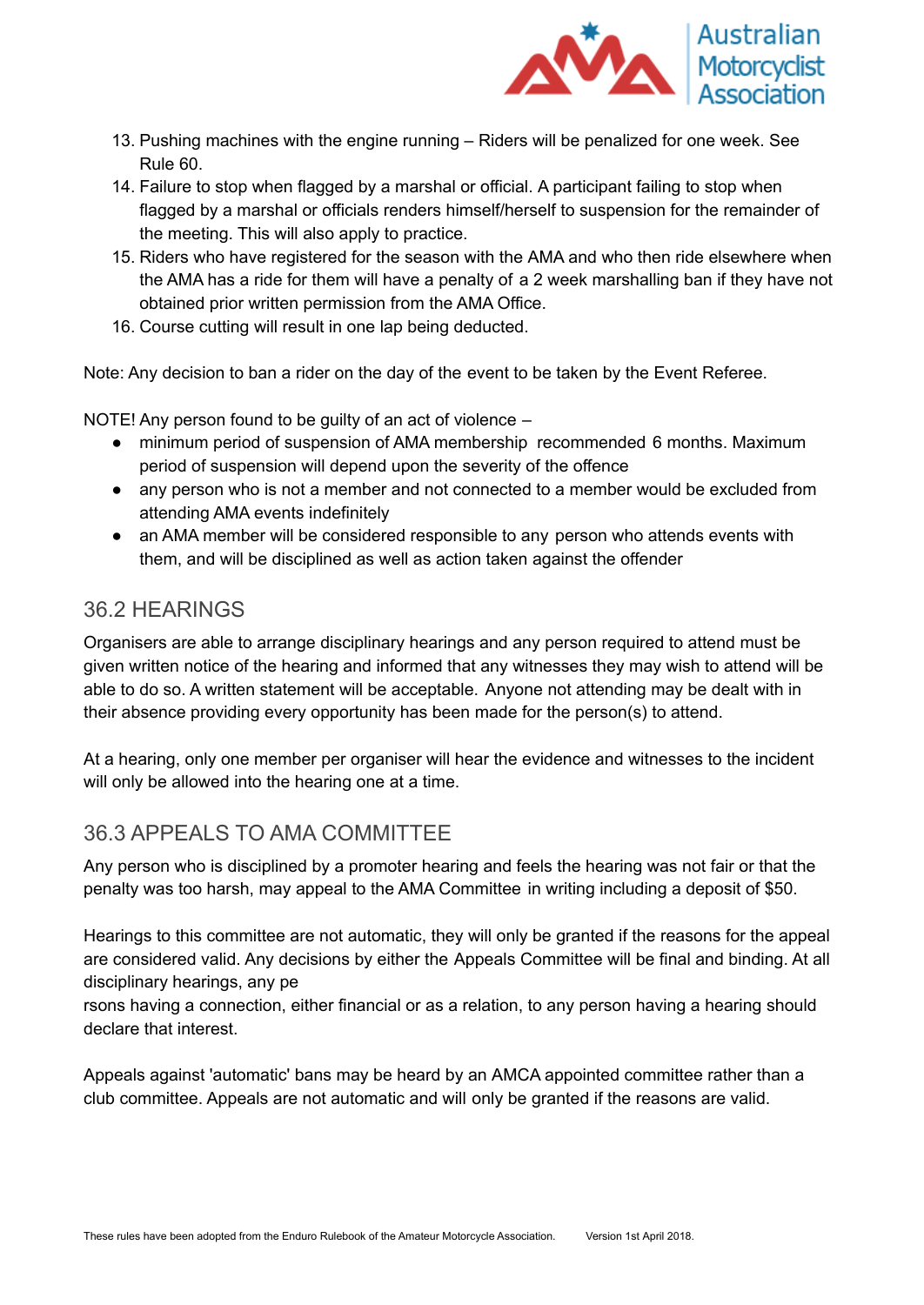

#### <span id="page-15-0"></span>36.4 SUSPENSION OF LICENCE

Disciplinary Action - For any rider who is stopped from riding for a limited period, he/she must marshal (or observe at Trials) at AMA events and he/she must ensure that an organiser witnesses this and that the Referees include confirmation on their reports.

An offender must carry out the duties themselves and should arrange with the organiser beforehand. If the rider is under the age of 16 years alternative duties may be found. Any rider suspended shall return his/her Membership to the AMA Office. Any delay in handing it back will be added to the term of suspension. When a rider is suspended it applies to all types of AMA events. Any rider given a suspended sentence of his/her AMA membership will have the sentence automatically cancelled after a year for each month imposed, i.e. a rider given a three month suspended sentence of his/her registration will then have it lifted after 3 years.\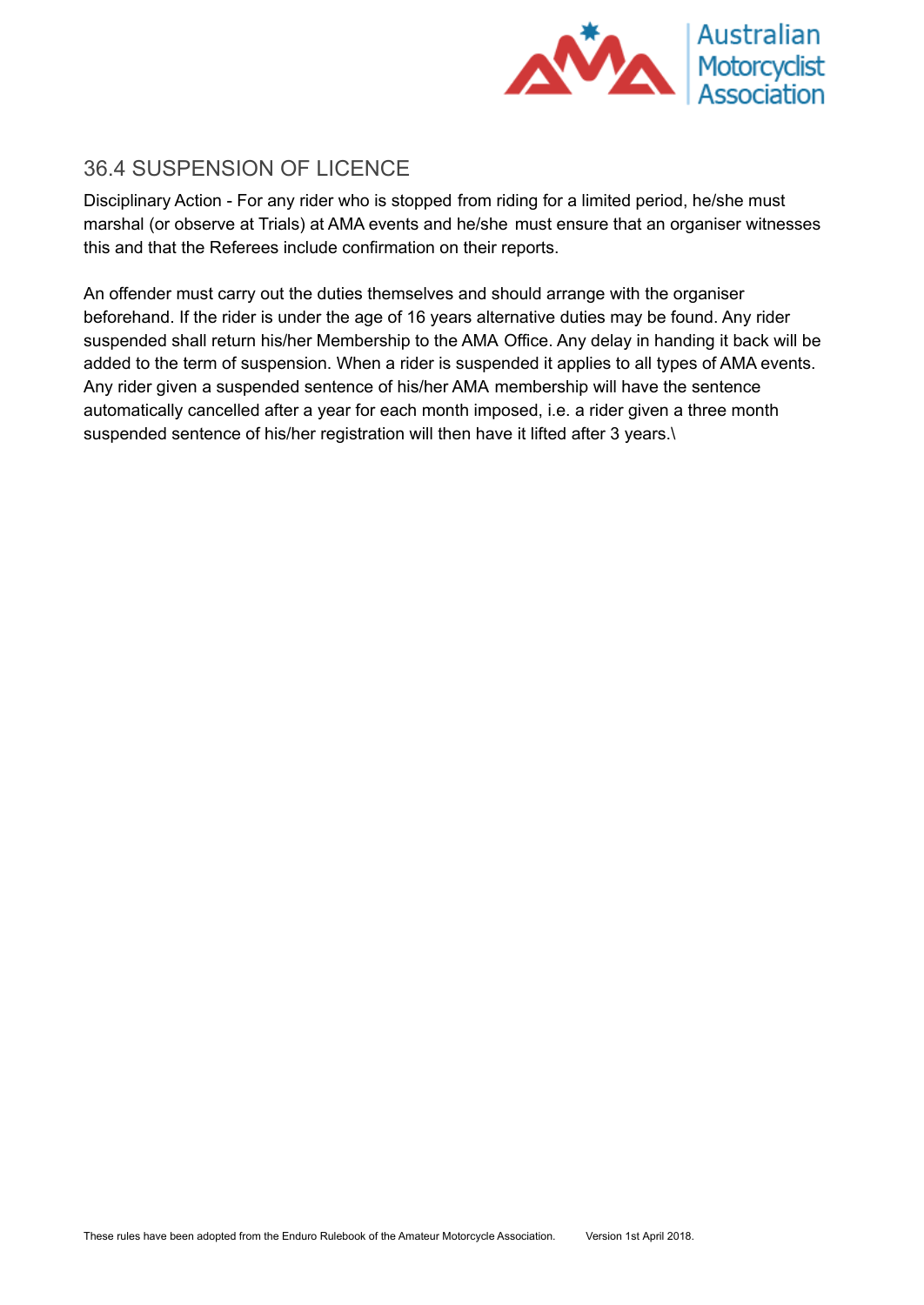

## <span id="page-16-0"></span>GUIDE TO ORGANISERS

## <span id="page-16-1"></span>37 RISK MANAGEMENT

#### <span id="page-16-2"></span>37.1 Risk Assessment

From the completed risk assessment, you should have developed actions to reduce the impact or even eliminate the identified risk.

You should check that all measures outlined on the risk assessment are in place. Any differences to the original risk assessment must also be recorded as part of a dynamic risk assessment.

Further detail and guidance around completing **[Part](https://drive.google.com/open?id=1YcR0sgp3_Id-HKvEPeLZP1IldZ-6HYhE_gCzyBESey0) 1** and **Part 2** of the Risk Assessment Form can be found within the Risk [Assessment](https://docs.google.com/document/d/1c-UX5ygOseklSZZ6r0AEBwFVFVO1ZbW4hBnAK_eEOIY/edit) Guidance**.**

#### <span id="page-16-3"></span>37.2 Incident Reporting

The Guide to [Reporting](https://drive.google.com/open?id=1rb-GRm6unO7sCMf7-sXjYxIWKnuI0xZdEBzPGn1UCPk) an Incident is helpful to outline the process involved in reporting an incident depending on the severity of the incident on the [Incident](https://drive.google.com/open?id=1dgXq17o5h-5JbQnA5XftPgmGslIqOfKn7S750W8QEFs) Report Form.

## <span id="page-16-4"></span>38 EMERGENCY MANAGEMENT

Emergency management is paramount for reducing vulnerability of participants, personnel and visitors to hazards and coping with disasters. For racing events at venues, an **[Emergency](https://drive.google.com/open?id=1JP6rh4v4K61fiNAjXEJQMxwnRbAi8aHQGkNcZG-nKyA)** [Management](https://drive.google.com/open?id=1JP6rh4v4K61fiNAjXEJQMxwnRbAi8aHQGkNcZG-nKyA) Plan is to be implemented.

## <span id="page-16-5"></span>39 LAYOUT

The re-fuelling area should be roped off and also any other areas where spectators are likely to stand. The course should be marked with flags and similar markers. Bends, which allow for course cutting should be taped. Markers placed in pairs may be used to indicate special parts of the course which competitors are required to pass through. A recommendation that markers should be positioned after turns to indicate to riders they are on the correct route. Crossed arrow to be used to indicate danger/ hazard or caution. All markers to be flexible and frangible.

#### <span id="page-16-6"></span>39.1 Man Made Obstacles

Man made obstacles can be included but an alternative route should be provided.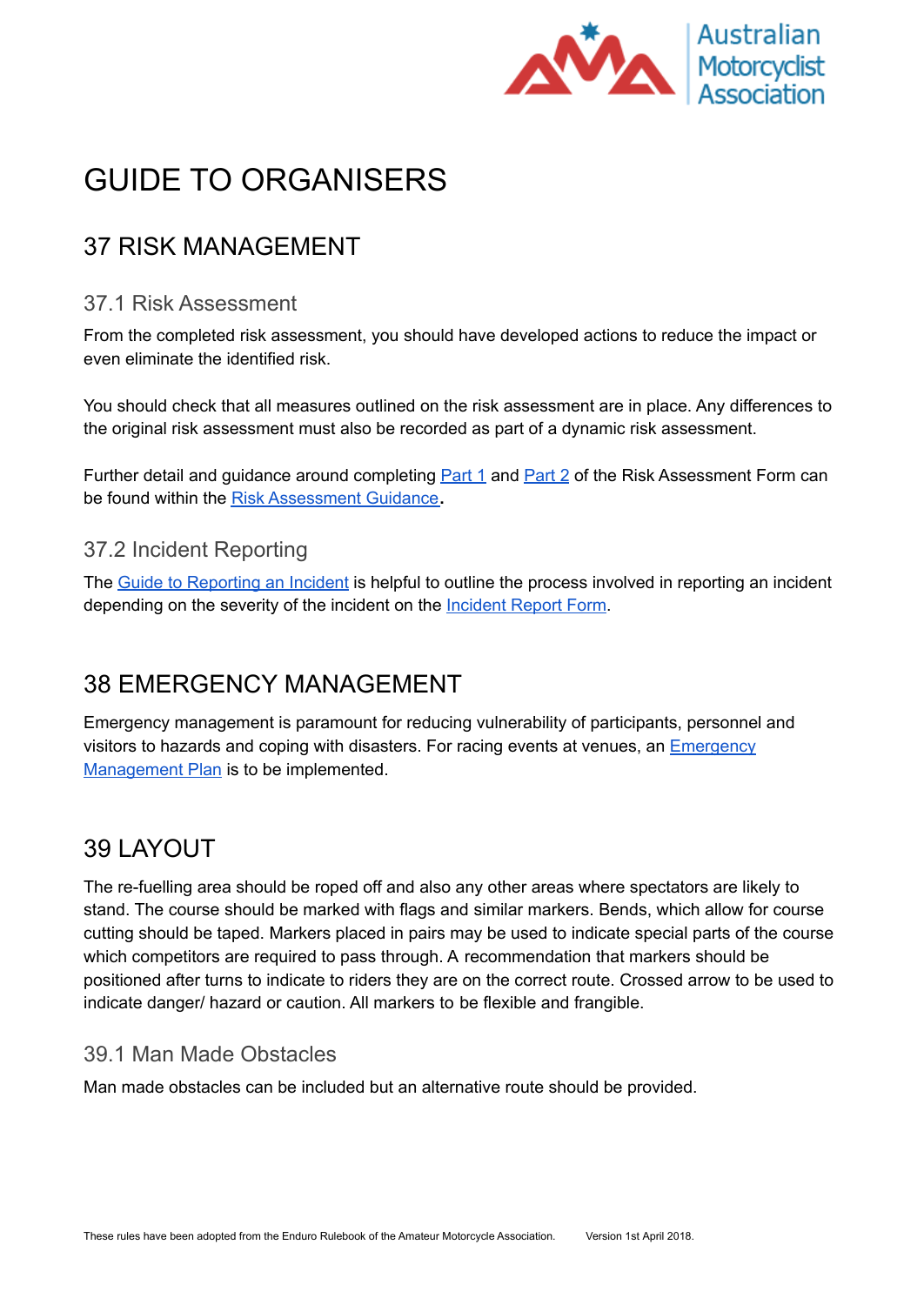

#### <span id="page-17-0"></span>40 PITS

The pit area should be close to the Start and Finish area and be big enough to allow all the riders to be able to park their machines.

Vehicles must be parked at least 2 metres apart and every vehicle should be able to leave the meeting at any time and should not be "blocked in". The parking of vehicles must allow for fire or any other emergency vehicles to gain access to all parts of the paddock. All vehicles parking in the paddock must carry a fire extinguisher, which is in working order. Riding of machines in the paddock is strictly prohibited.

#### <span id="page-17-1"></span>40.1 Parking of Vehicles

Vehicles should not be parked within 9 metres of any spectator rope, within 7.5 metres of chestnut fencing and 4.5 metres of metal barriers. There should be a space of at least 2 metres around each vehicle and all vehicles should be able to leave the site at anytime especially in the case of an emergency. Emergency vehicles should be able to gain access to any part of the paddock.

#### <span id="page-17-2"></span>40.2 Overnight Camping

Where events include provision for overnight camping, the AMA Camping Code must be followed.

#### <span id="page-17-3"></span>41 RIDERS MEETINGS

Before the start of each event a meeting of the participants is recommended to point out the rules and nature of the course. At every event there are likely to be riders who have never competed in an Enduro type of event before.

## <span id="page-17-4"></span>42 TRACK CONSTRUCTION

Riders should be encouraged to help with laying out the course and to provide marshals. Ask for help on the entry forms.

#### <span id="page-17-5"></span>43 TAKING DOWN

Encourage everyone to help with collecting in all the markers after the event.

## <span id="page-17-6"></span>44 LITTER

Stress the importance of riders clearing and taking away litter.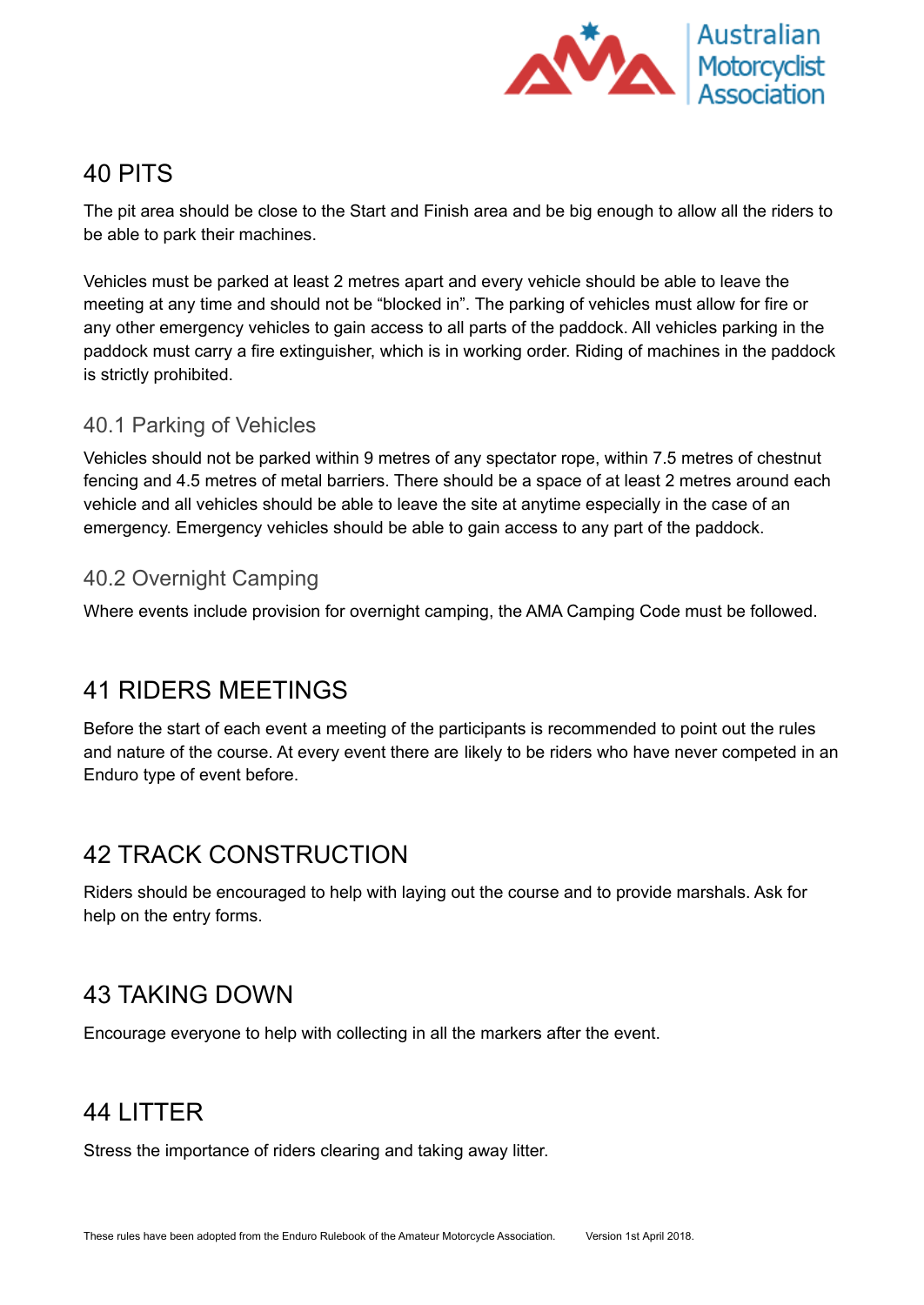

#### <span id="page-18-0"></span>45 TOILETS

Try and ensure that toilets are situated in a position, which will allow easy access for the riders and spectators without the need to cross the circuit.

#### <span id="page-18-1"></span>46 FIRST AID

At all AMA authorised events, including official practice, qualified First Aid personnel must be in attendance with full first aid equipment. Organisers must ensure sufficient medical services for the type of event remain in place until the event has completely finished. The minimum requirement for the start of an event is one advanced first aider, organisers are reminded that in the case of one advanced first aider being available, should the advanced first aider have to leave the event at any time all racing and practice must stop until his/ her return or replacement advanced first aider is in place.

#### <span id="page-18-2"></span>47 FIRE POINTS

Organisers must provide a signed Fire Point in the refuelling area and suitable extinguishers must be available. Recommend at least 3 Dry Powder Fire Extinguishers with current inspection evidence attached.

#### <span id="page-18-3"></span>48 Warning Notices

<span id="page-18-4"></span>48.1 Warning Notice (A) (750mm x 450mm)

## **NOTICE WARNING TO THE PUBLIC**

**MOTORSPORT CAN BE DANGEROUS** Despite the organisers taking all reasonable

precautions, unavoidable accidents can happen. Please comply with all instructions of marshals and notices and remain in permitted areas only.

THEY ARE CONCERNED WITH YOUR SAFETY

This warning notice must be displayed at each entrance to the course. Declaration. The programme of the meeting, all tickets including car passes, spectator, riders and officials passes shall include the following wording. If the wording is printed on the reverse of a ticket or pass, the words 'For shall conditions of admission see over' appear on the front of the ticket or badge. For programmes, 'see inside'.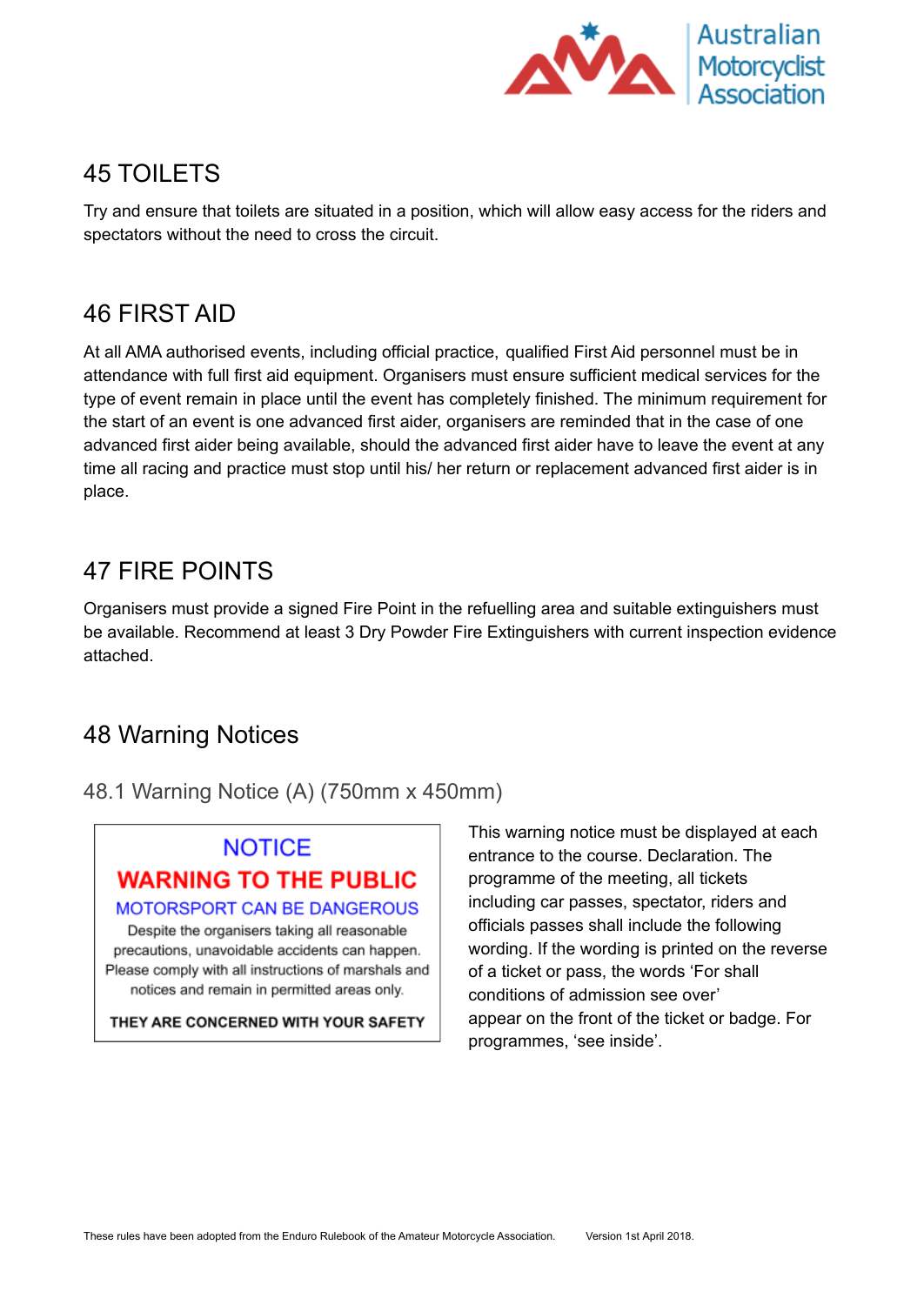

<span id="page-19-0"></span>48.2 Prohibited Area Notice (750mm x 400mm)

# **NOTICE PROHIBITED AREA** The Public is not permitted in this area

In areas where the public are not permitted a 'Prohibited Area' notice, as below, must be displayed. Notices should also be displayed in the prohibited area between the 'double roping' and facing the public.

<span id="page-19-1"></span>48.3 Warning Notice (B) (500mm x 400mm)

**WARNING** THE PUBLIC MUST **NOT GO BEYOND THIS NOTICE** 

For parts of the course, which are used by the public and are away from the circuit, such as near private property, the following sign may be used.

<span id="page-19-2"></span>48.4 Warning Notice (C) (750mm x 450mm)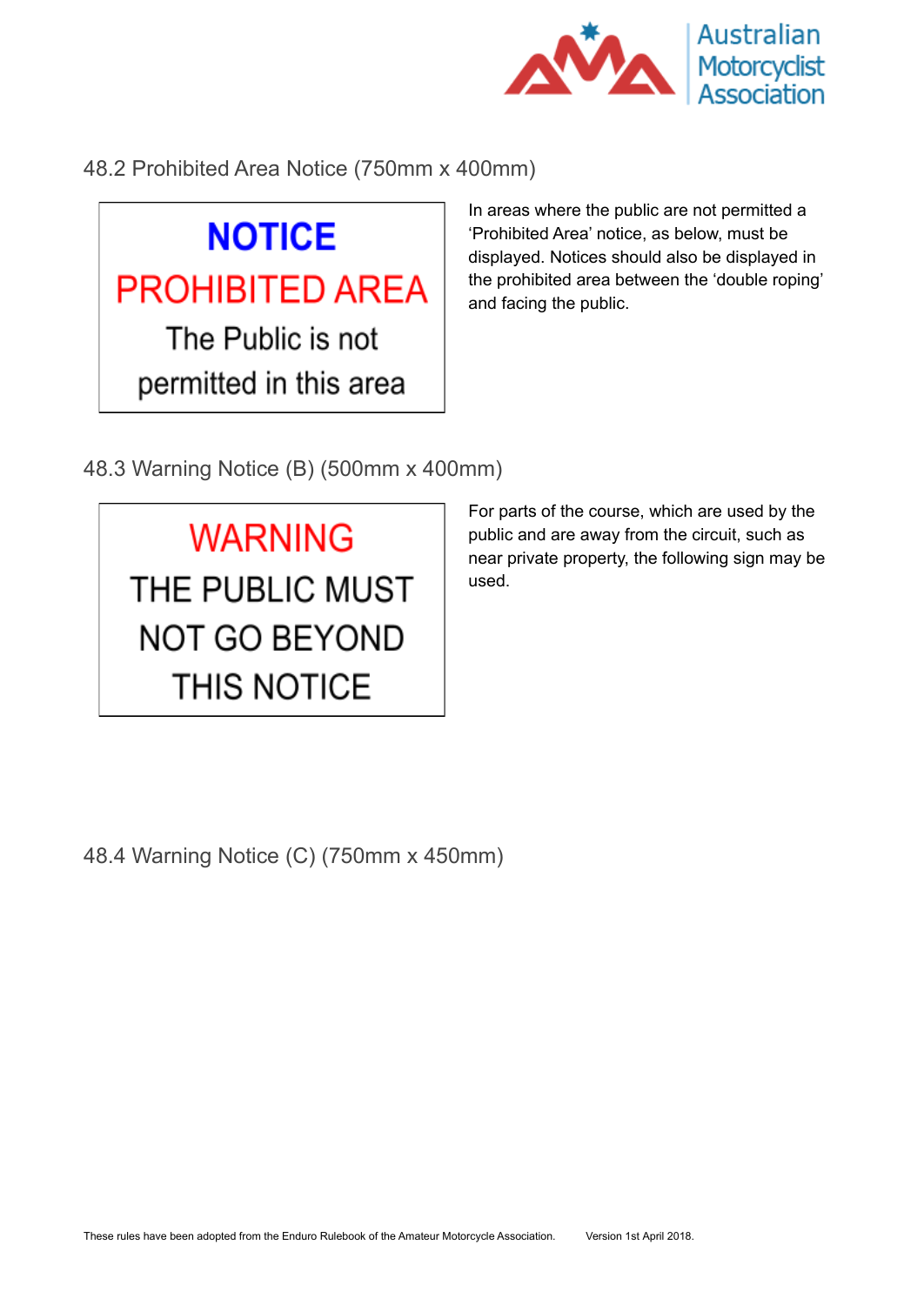



## <span id="page-20-0"></span>49 TIMED EVENT CODE

All AMA organisers must follow the adopted Timed Event Code for venue events as detailed below. Written permission must be sought and obtained before using land.

## <span id="page-20-1"></span>50 CAR PARK LIABILITY

#### <span id="page-20-2"></span>50.1 CAR PARK LIABILITY FOR MOTOR VEHICLES AT AMA EVENTS

Members are reminded that they or their guests (or any other person) can incur a legal liability for death or injury to persons or damage to property arising from a motor vehicle notwithstanding that the area may be private property. All persons must therefore have as minimum full Third Party motor cover and must take the same attitude to driving off road as they would if driving on the public highway.

## <span id="page-20-3"></span>51 EVENTS USING AND OR CROSSING ROADS AND OR ROAD RELATED AREAS

Trials and enduro events sometimes need to be routed along, or across, roads and or road related areas, requires that the event must have the permission of the owner and occupier of the land crossed by the right of way, and also authorisation from the road authority (normally the Local council for the area). The road authority will normally require written consent from the owner and occupier, and it can impose reasonable conditions upon the event, such as signage and